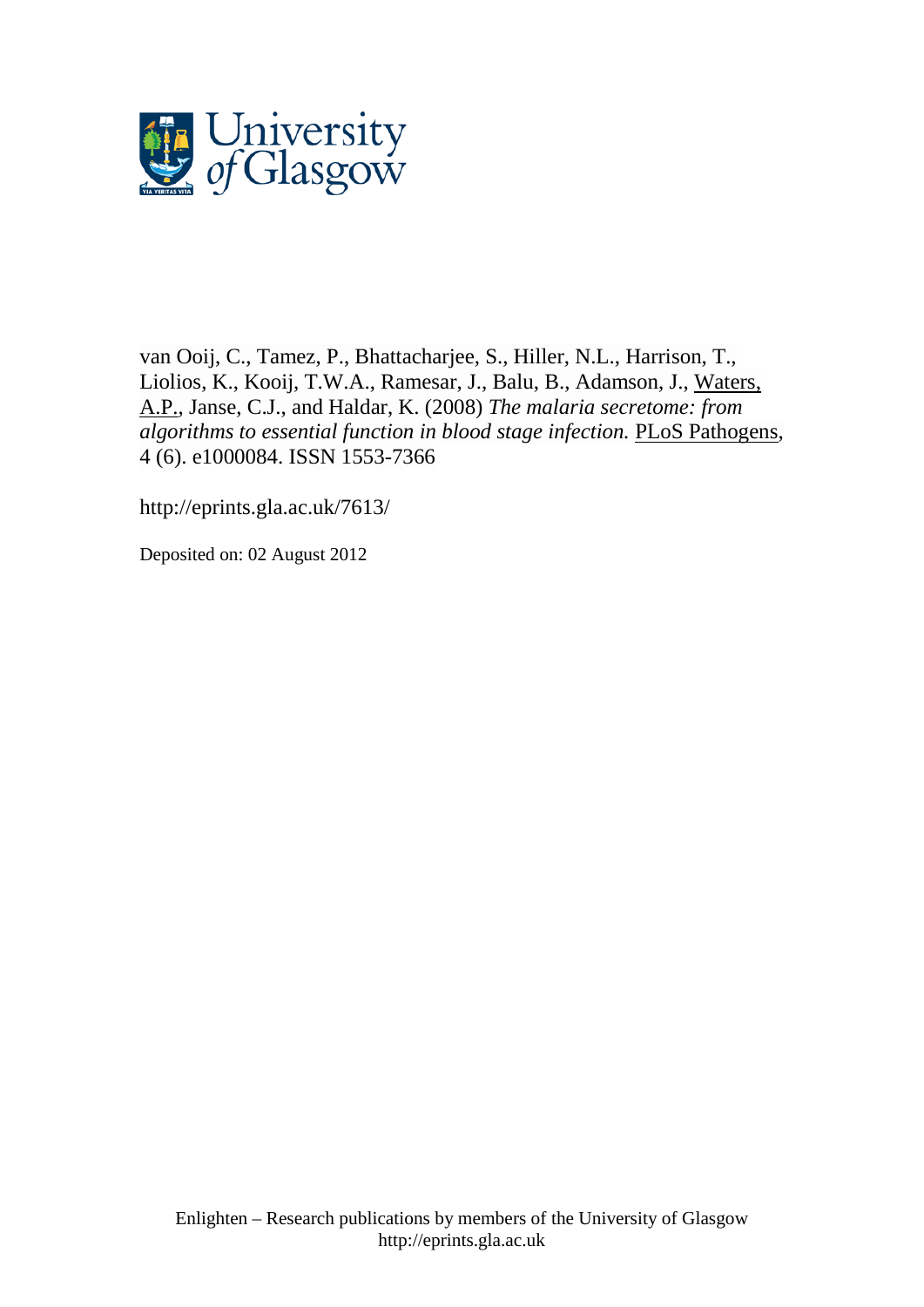## The Malaria Secretome: From Algorithms to Essential Function in Blood Stage Infection

Christiaan van Ooij<sup>1</sup>, Pamela Tamez<sup>1</sup>, Souvik Bhattacharjee<sup>1</sup>, N. Luisa Hiller<sup>1¤a</sup>, Travis Harrison<sup>1¤b</sup>, Konstantinos Liolios<sup>1¤c</sup>, Taco Kooij<sup>2</sup>, Jai Ramesar<sup>2</sup>, Bharath Balu<sup>3¤d</sup>, John Adams<sup>3¤d</sup>, Andy Waters<sup>2</sup>, Chris Janse<sup>2</sup>, Kasturi Haldar<sup>1,4</sup>\*

1 Department of Pathology, Northwestern University, Chicago, Illinois, United States of America, 2Department of Parasitology, Malaria Group, Leiden University Medical Center, Leiden, The Netherlands, 3 Center for Global Health and Infectious Diseases, Department of Biological Sciences, University of Notre Dame, Notre Dame, Indiana, United States of America, 4Department of Microbiology and Immunology, Northwestern University, Chicago, Illinois, United States of America

### Abstract

The malaria agent Plasmodium falciparum is predicted to export a "secretome" of several hundred proteins to remodel the host erythrocyte. Prediction of protein export is based on the presence of an ER-type signal sequence and a downstream Host-Targeting (HT) motif (which is similar to, but distinct from, the closely related Plasmodium Export Element [PEXEL]). Previous attempts to determine the entire secretome, using either the HT-motif or the PEXEL, have yielded large sets of proteins, which have not been comprehensively tested. We present here an expanded secretome that is optimized for both P. falciparum signal sequences and the HT-motif. From the most conservative of these three secretome predictions, we identify 11 proteins that are preserved across human- and rodent-infecting Plasmodium species. The conservation of these proteins likely indicates that they perform important functions in the interaction with and remodeling of the host erythrocyte important for all Plasmodium parasites. Using the piggyBac transposition system, we validate their export and find a positive prediction rate of  $\sim$ 70%. Even for proteins identified by all secretomes, the positive prediction rate is not likely to exceed  $\sim$ 75%. Attempted deletions of the genes encoding the conserved exported proteins were not successful, but additional functional analyses revealed the first conserved secretome function. This gave new insight into mechanisms for the assembly of the parasite-induced tubovesicular network needed for import of nutrients into the infected erythrocyte. Thus, genomic screens combined with functional assays provide unexpected and fundamental insights into host remodeling by this major human pathogen.

Citation: van Ooij C, Tamez P, Bhattacharjee S, Hiller NL, Harrison T, et al. (2008) The Malaria Secretome: From Algorithms to Essential Function in Blood Stage Infection. PLoS Pathog 4(6): e1000084. doi:10.1371/journal.ppat.1000084

ditor: James Kazura, Case Western Reserve University, United States of America

Received November 20, 2007; Accepted May 7, 2008; Published June 13, 2008

Copyright: @ 2008 van Ooij et al. This is an open-access article distributed under the terms of the Creative Commons Attribution License, which permits unrestricted use, distribution, and reproduction in any medium, provided the original author and source are credited.

Funding: The work in this study was supported by grants to KH (NIH: R01AI39071, R01HL69630, P01 HL 078826, UNDP/World Bank/WHO Special Programme for Research and Training in Tropical Diseases (TDR)), to JA (NIH: RO1 AI033656, R21 AI AI070888 and Burroughs Wellcome Fund grant no. 1006227), to TK (LUMC), to AW and CJ (BIOMALPAR),to PT [Institutional National Research Service Award (Dept.Microbiology-ImmunologyT32 AI007476) and the American Heart Association (0425607Z)].

Competing Interests: The authors have declared that no competing interests exist.

\* E-mail: k-haldar@northwestern.edu

¤a Current address: Allegheny General Hospital, Allegheny-Singer Research Institute, Center for Genomic Sciences, Pittsburgh, Pennsylvania, United States of America

¤b Current address: Integrated Genomics, Chicago, Illinois, United States of America

¤c Current address: Department of Medicine, University of Chicago, Chicago, Illinois, United States of America ¤d Current address: Global Health Infectious Disease Research (GHIDR) Program, Department of Global Health, College of Public Health, University of South

Florida, Tampa, Florida, United States of America

#### Introduction

Plasmodium falciparum is the protozoan parasite responsible for the most deadly forms of malaria. The symptoms of malaria, which include fevers and chills and can include coma and death, are caused by infection of human erythrocytes by the parasite. After invasion of the erythrocyte, the parasite is contained within a membrane-bound compartment, the parasitophorous vacuole (PV; Fig. 1A). Intracellular parasites induce major changes in several properties of the erythrocyte, including its deformability [1–3], permeability of its plasma membrane [4,5] and its adhesiveness to the endothelium [6]. Underlying these changes

are proteins produced by the parasite and exported past the PV membrane (PVM) into the host cell. Examples include ringinfected erythrocyte surface antigen (RESA), which increases the heat-resistance of the erythrocyte [7,8], and P. falciparum erythrocyte membrane protein 1 (PfEMP1), a cell surface adhesin that, together with another parasite protein, Knob-Associated Histidine-Rich Protein (KAHRP), forms knobs on the surface of the erythrocyte that increase the adhesiveness of the infected erythrocyte [9–11]. Another important change in the erythrocyte is the appearance of a large membranous network, the tubovesicular network (TVN; Fig. 1A) [12], which plays a role in nutrient import into the parasite. The formation of this import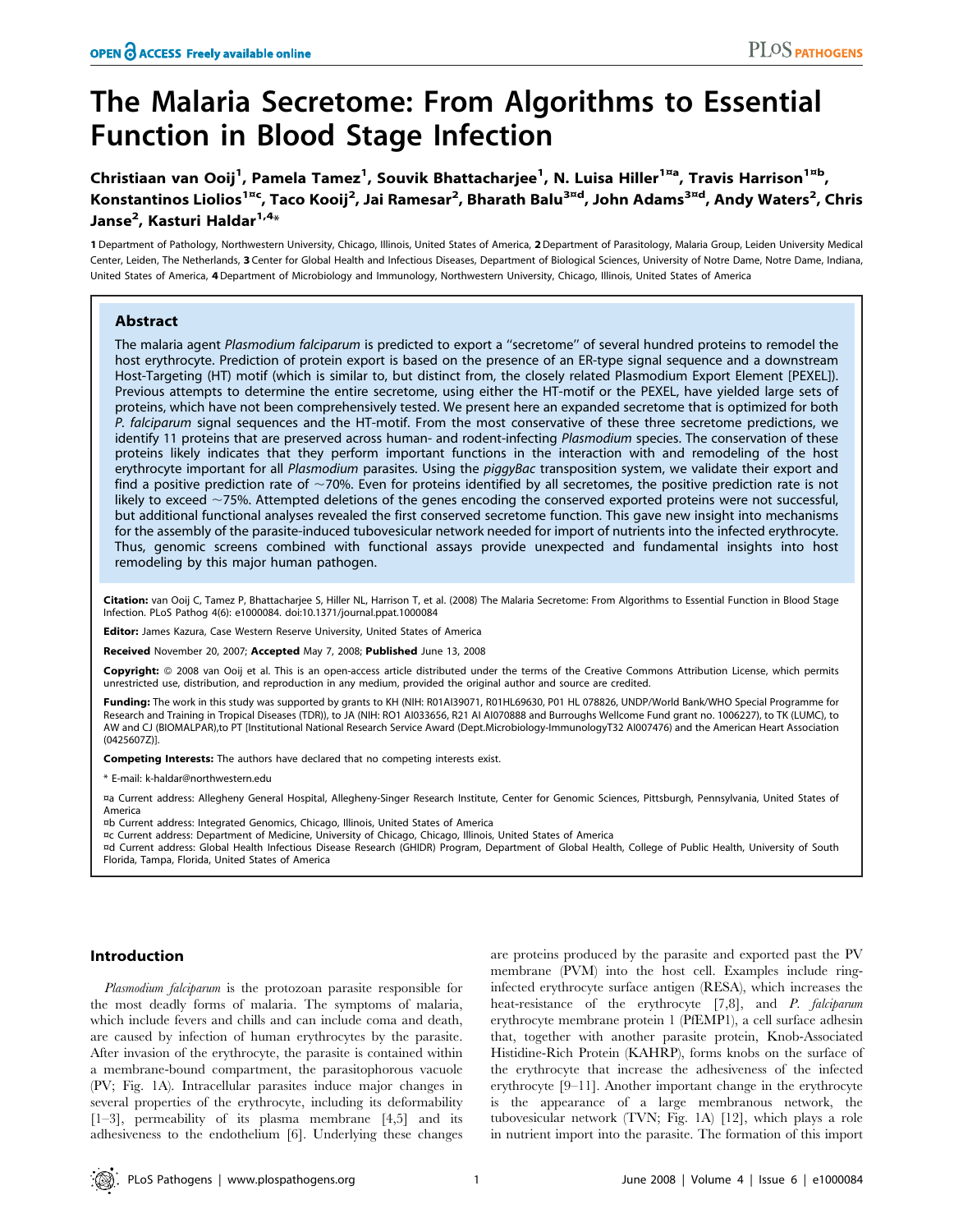#### Author Summary

The parasite Plasmodium falciparum causes malaria by replicating inside red blood cells of infected individuals. By exporting many different proteins into the host cell, the parasite changes many of its properties. Knowledge of the identity and function of all the exported proteins will both increase our understanding of the modifications required for parasite survival and provide us with targets that can be inhibited to block the growth of the parasites. Several years ago, a motif within the exported proteins was discovered that allowed them to be exported, which was used to predict the total set of proteins exported to the host cell (the secretome). We show here that the earlier studies have either under- or overestimated the total number of proteins exported into the host cell, and derive a more accurate prediction of proteins exported to the host cell. We validate the predictions by making parasites that express a fusion of predicted exported proteins to the Green Fluorescent Protein (which allows the localization of the protein to be determined visually). This revealed a positive prediction rate of  $\sim$ 70%. In addition, several proteins were identified that are very likely to play an essential role in infection, with at least one involved in the formation of a structure required for nutrient import.

organelle is entirely dependent on the parasite, and previous studies have shown that development of the TVN is linked to nutrient import into infected erythrocytes [12,13].

For an exported protein to reach the cytosol or membrane of the erythrocyte, it needs to cross two membranes: the parasite plasma membrane and the PVM (Fig. 1A). The first step requires a canonical ER-type signal sequence, while export of many (but not all) proteins from the PV into the erythrocyte depends on a sequence motif referred to as the Host Targeting (HT)-motif [14] [alternatively known as Plasmodium Export Element (PEXEL)] [15] positioned downstream and proximal to the signal sequence. The HT-motif and PEXEL are identified by different algorithms and have slightly different specificities, but recognize the same core sequence  $(RxLxE/Q/D)$  [14,15]. Identification of this export motif allowed prediction of the set of proteins exported into the erythrocyte (the HT-based Hiller secretome and PEXEL-based Marti secretome), and recently an expanded version of the PEXEL-based secretome (Sargeant secretome), identified with the PEXEL-based prediction program ExportPred, was published. All three secretomes are unexpectedly large, containing over 250 proteins each. Excluding the large protein families of RIFINs (165 proteins) and STEVORs (22 proteins, of which only one is synthesized in an individual parasite [16]), the Hiller secretome contains 113 proteins, the Marti secretome 158, and the Sargeant secretome 267 [17]. The overlap of the Hiller and Marti secretomes is only 59 proteins (53% of Hiller set, 37% of Marti set), underscoring the differences in the prediction algorithms.

A large majority of the identified proteins cannot be annotated, and unfortunately, export of nearly all 'hypothetical' proteins has not been experimentally verified. In just two cases have full-length fusions of a hypothetical protein with the Green Fluorescent Protein (GFP) been shown to be exported [14,18]. In six additional cases only the N-terminal region of the proteins was tested [14,17]. There was no subsequent verification with full-length proteins. Hence the contribution of additional sequences to the export signal was not established. Interestingly, all P. falciparum proteins known to be exported into the host cell are species-specific. Hence little is known about the functions of exported proteins shared by all Plasmodium species. It is these proteins that are very likely to be

involved in the processes that allow the parasites to survive within the erythrocyte, and would make excellent targets for prophylaxis.

Thus identification of the exported proteins and their function will give better insight into the parasite-erythrocyte interaction. We have therefore investigated several parameters of protein export in P. falciparum to refine the export prediction. We show that the HT motif-based algorithm PlasmoHT is limited by the identification of ER-type signal sequences in P. falciparum and that this represents an important difference with ExportPred. We furthermore identify the putatively exported proteins conserved in other Plasmodium species and use this as a high value candidate set to validate the export prediction. Importantly, we find that testing N-terminal regions alone can lead to critical oversight on location of the protein and full-length fusions should be evaluated in order to validate positive predictions. Finally, this study shows that despite the fact that essential genes cannot be knocked out in blood stage Plasmodium berghei, insight into biological processes can be attained by utilizing rapid transgene expression. Even so, limitations in the genetic system of P. falciparum have not allowed any large scale validation of export predictions, and the testing here improves significantly on previous attempts and enables functional analyses.

#### Results

#### Analysis of signal sequences of known secreted proteins in Plasmodium falciparum

Secreted P. falciparum proteins can have recessed signal sequences and thus be difficult to identify with standard signal sequence identification programs such as Signal P [19]. In prior attempts to identify exported proteins Hiller et al. modified SignalP to examine the first 100 residues instead of the default 70 residues [14], while Sargeant et al., abandoned SignalP but instead required the presence of a stretch of 10–25 hydrophobic residues near the N-terminus, separated by a spacer region from the start methionine [17]. However, neither prediction was based on multiple validated sequences. We therefore set out to determine how well SignalP predicts the secretion of known secreted P. falciparum proteins in order to obtain a more accurate prediction of secretion. SignalP by default examines the N-terminal 70 amino acids of a protein and determines the most likely cleavage site (represented by the C and Y scores), the maximal signal sequence residues (MaxS), and the average signal sequence residues (MeanS) as measured from the N-terminus to the most likely cleavage site [19]. We plotted the MaxS and MeanS values of 82 proteins known to be transported through the secretory pathway (with destinations as diverse as the apicoplast, parasite plasma membrane, rhoptry and erythrocyte cytosol and membrane, see Table S1) (Fig. 1B). Seventy-six proteins had a score above the MaxS threshold for a signal sequence (0.82), and in many cases the values were close to maximal. However, six (7.3%) had a MaxS score below the threshold, while 21 (25.6%) had a MeanS score below the threshold (0.47); four of these proteins (4.9%) had both a MeanS and MaxS score below threshold. Figure 1B shows that a protein (RESA) with a MaxS score of 0.571 and MeanS score of 0.113 can be secreted. Apparent from Fig. 1B is that as the MeanS scores decrease, the MaxS values become more scattered. Since a lower MeanS score often is indicative of a recessed signal sequence, it is possible that the increased length of the N-terminus before the hydrophobic core of the signal sequence allows for lower MaxS scores. The large percentage of proteins with a low MeanS score is likely a reflection of the prevalence of recessed signal sequences in plasmodial proteins. Thus clearly, while many secreted *P. falciparum* proteins adhere to the same principals of secretion as higher eukaryotes, there may be a degree of flexibility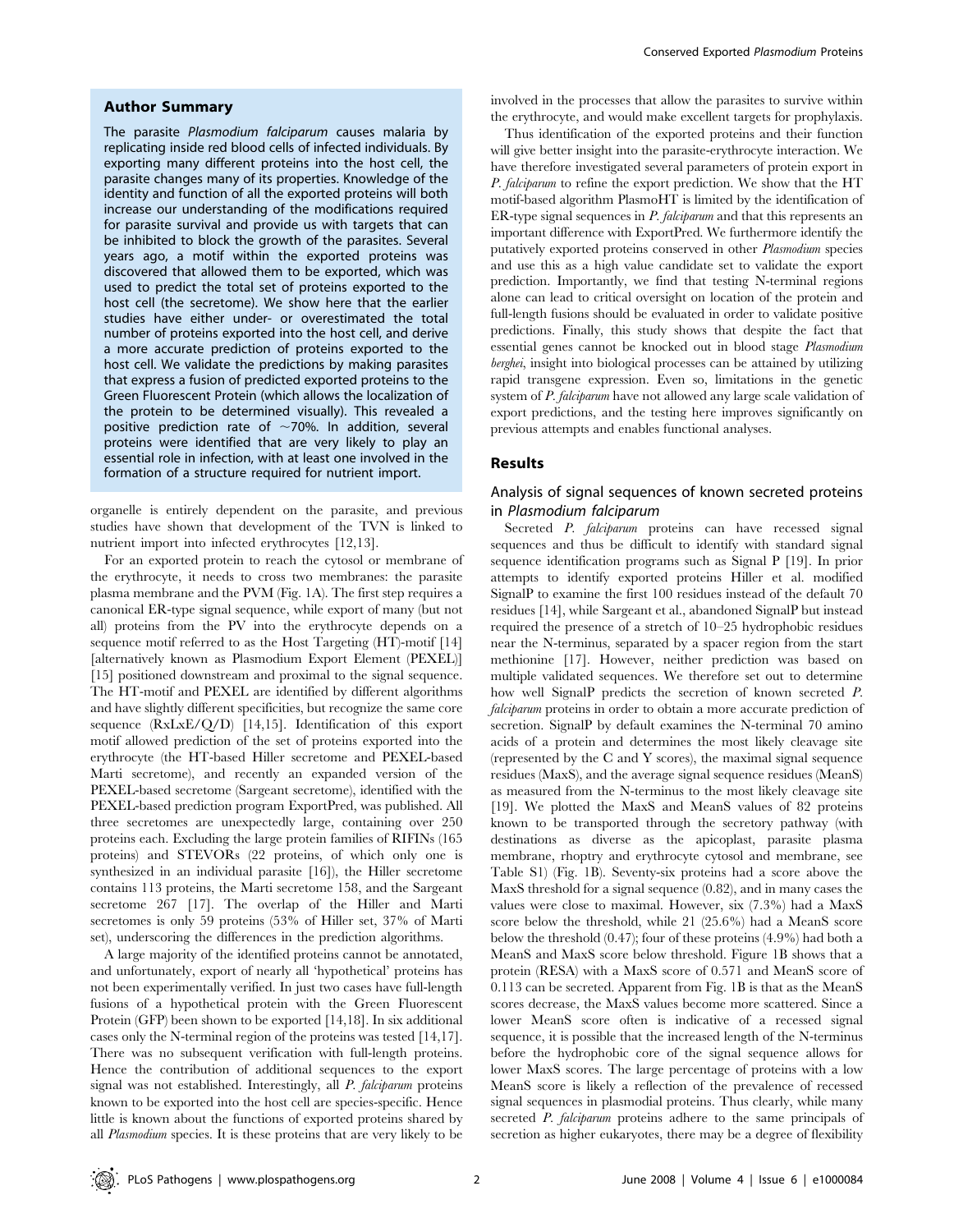

**B** Secreted





# D Sargeant vs. secreted



### E van Ooij vs. secreted

C Hiller vs. secreted



Figure 1. Export of proteins from P. falciparum to the erythrocyte. A) Schematic of an erythrocyte infected with Plasmodium falciparum. Shown are the parasite (P), the surrounding parasitophorous vacuole (PV), the tubovesicular network (TVN), Maurer's Clefts (MC), the erythrocyte cytosol (ec) and the erythrocyte plasma membrane (epm). Arrows indicate the two steps involved in export of parasite proteins to the erythrocyte, ER-based secretion to the PV followed by HT-dependent transport to clefts (short arrow) followed by cleft movement and subsequent protein delivery to the cytoplasm and membrane of the erythrocyte (long arrow). B) Distribution of MaxS and MeanS values of 82 P. falciparum proteins known to enter the secretory pathway. Proteins were identified from the literature and include proteins destined for the apicoplast, apical organelles, parasite plasma membrane, food vacuole, erythrocyte cytosol and erythrocyte plasma membrane (Table S1). MaxS and MeanS values of the Nterminal 100 amino acids were identified using the SignalP 2.0 server. Lines indicate the MaxS and MeanS cut-offs used by SignalP (0.82 and 0.47, respectively). Comparison of the MaxS and MeanS values of the secreted proteins in B) (shown in blue) with the Hiller secretome (yellow) (C), Sargeant secretome (grey) (D), and van Ooij secretome (red) (E). RIFINS and STEVORs are not represented in the plots. doi:10.1371/journal.ppat.1000084.g001

in the signal that allows proteins with lower MaxS scores to be secreted, which in turn leads to under-prediction of secreted proteins by SignalP.

To evaluate whether proteins predicted to be exported to the erythrocyte contained any distinguishing features in their signal sequences, we plotted the MaxS and MeanS scores of the proteins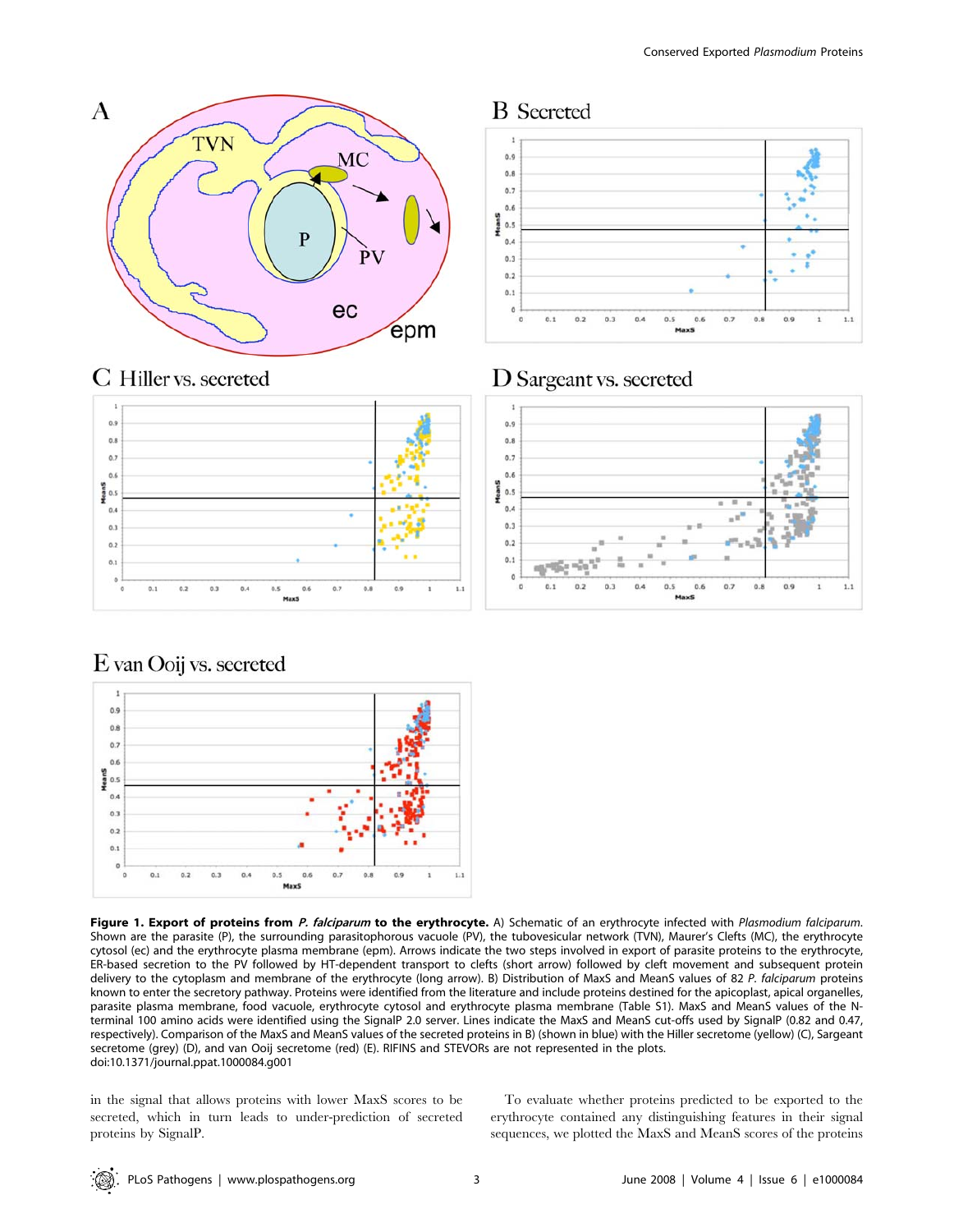in the previously published Hiller and Sargeant secretomes [14,17]. Since Hiller et al. used the default 0.82 MaxS cut-off to identify signal sequences, all MaxS scores predictably were above 0.82, but the MeanS scores were scattered within the same range of scores as seen in the group of known secreted proteins (Fig. 1C). The Sargeant secretome is based on the SignalP-independent algorithm ExportPred. As shown in Fig. 1D, like the Hiller secretome, the proteins in the Sargeant secretome fall on the same general curve as the known secreted set, i.e., as the MeanS decreases, the MaxS values become more scattered. However, 50 out of 267 proteins (18%) had signal sequence scores below the lowest experimentally proven functional MaxS score of 0.571 for Plasmodium; the fitness of these values for secretion remains to be validated experimentally. Thus one major reason for the different predictions in the Sargeant secretome relative to the Hiller secretome lies in the extremely low SignalP scores the former allows.

To obtain a maximal secretome whose signal sequence predictions were within the range of experimentally verified signals for *Plasmodium*, we re-evaluated the HT-based secretome based on a MaxS cutoff of 0.571. After manual curation this identified an additional 22 putatively exported proteins. We also accommodated recent updates in gene calling in the P. falciparum genome to revise secretome predictions obtained by MEME/ MAST, the programs used to identify the initial Hiller secretome. Furthermore we utilized a second algorithm, HMMER, to expand the MAST output, which yielded an additional 171 proteins. Combining these proteins with the Hiller secretome (251 proteins) yielded an expanded secretome (van Ooij secretome) of 422 proteins (Table S2). The algorithmic predictions of this secretome were further curated for proteins with MaxS scores between 0.58 and 0.82. No further curation was undertaken based on expression, functional or structural data. Removing the RIFIN and STEVOR family members left 224 proteins (no PfEMP1 family members are present in this secretome since they contain an internal signal sequence and are thus not recognized by Signal P). The van Ooij secretome approaches the Sargeant secretome (267 proteins) in size, but utilizes signal sequence parameters that closely mimic experimental predictions and an HT-motif that is closely linked to the Hiller secretome. The MaxS and MeanS values of the proteins in the van Ooij secretome (omitting the RIFINs and STEVORs) were plotted against each other and were found to follow a similar pattern to the Hiller secretome (Fig. 1D). A comparison of the secretomes and the distribution of MaxS scores is listed in Table S3.

#### Exon structure of expanded host-targeted export predictions

It has been noted previously that exported proteins are frequently encoded by genes consisting of two exons [15,17]. This effect is exaggerated somewhat by the conservation of this exonintron structure in the rif and stevor genes, which make up 38.5 and 7.2%, respectively, of the expanded secretome. Even after removal of the rif and stevor genes, many proteins in the van Ooij secretome are encoded by genes that have this two-exon structure, comprising 69.4% percent of the secretome, and 65% in the Sargeant secretome, with one-exon structure the second-most prevalent in both sets. Distribution of exon structures is shown in Table S4.

#### Identification of conserved exported proteins

Previous investigations of exported proteins have focused primarily on the proteins unique to P. falciparum or members of large antigenic families unique in other Plasmodium species. We were interested in identifying those proteins that are conserved among all Plasmodium species because they likely perform functions necessary for the interaction of every Plasmodium species with the host erythrocyte. Hence they define the core of the interactions of the parasite with the host cell but remain completely unknown. Our initial analysis of the secretome of rodent malaria parasites P. berghei, Plasmodium chabaudi, and Plasmodium yoelii (Rodent Malaria Parasites (RMP); [14]) and studies by Sargeant et al. [17] on the secretomes of several *Plasmodium* species describe smaller secretomes than those of P. falciparum. This could reflect a less complex interaction of those species with the host erythrocyte but is at least in part due to the less complete annotation of the genomes (see Table S5 for examples of changes in annotation of RMP and Plasmodium vivax proteins that uncover signal sequence and HTmotifs). Therefore, conserved genes were detected by searching the RMP genomes for orthologues of *P. falciparum* secretome proteins. Since synteny breakpoints often contain species-specific genes [20], we narrowed our search to proteins encoded by genes that had maintained their genomic localization, which additionally aids in identifying those orthologues in which parts of the protein have diverged and thus have a lower score in a BLAST analysis, but are nonetheless bona fide orthologues. On the basis of these criteria, 11 proteins were identified in the original Hiller secretome (Table 1), while the van Ooij secretome contains an additional 18. All syntenic genes were also conserved in *Plasmodium vivax*, indicating the widespread conservation of the genes.

A similar search by Sargeant et al. identified nine putatively exported P. falciparum proteins (identified using the PEXEL) that were conserved in *P. vivax* and *P. yoelii* [17]. The overlap of core set predictions by Sargeant et al. and those listed in Table 1 consists of only four proteins (indicated by an asterisk). Two conserved proteins identified by Sargeant et al. but not listed in Table 1 were not recognized as having an HT-motif (underscoring the difference between the predictive algorithms PlasmoHT and ExportPred), while two others did not have a clearly recognizable RMP orthologue in the PlasmoDB database. The remaining protein had a MaxS score of 0.72 and was identified when the MaxS threshold was set at 0.58.

Only two of the eleven syntenic genes, pf13\_0090 and  $pfd0495c$ , have the classic two-exon structure. In  $pf14_0607$  the signal sequence is encoded by a small exon, with the HT-motif encoded close to the 5' end of the second exon, but the entire gene contains twelve additional exons.  $pfl1660c$  is encoded by five exons, with the signal sequence and the HT-motif, as well as the majority of the protein, encoded by the first exon. The other seven genes consist of a single exon. It is possible that the classic two-exon structure may reflect a mechanism by which P. falciparum has been able to convert non-exported proteins to exported proteins through the addition of a small exon encoding a signal sequence and HT-motif. None of the syntenic genes are located near the telomeres. This is not surprising as the telomeres contain many species-specific genes.

These proteins provide a high value set to test the predictive value of each of these secretomes. But since we were interested in testing the prediction of the export motif independent of the SS, we restricted our subsequent analyses to conserved proteins identified in the Hiller secretome (Table 1), which by virtue of using a MaxS cut-off of 0.82 dramatically reduces false positive predictions for recruitment into the secretory pathway, likely to be more prevalent in the more expansive Sargeant and van Ooij secretomes. This assumption is justified by the data in Fig. 1B showing that the vast majority of known secreted P. falciparum proteins have MaxS values higher than 0.82.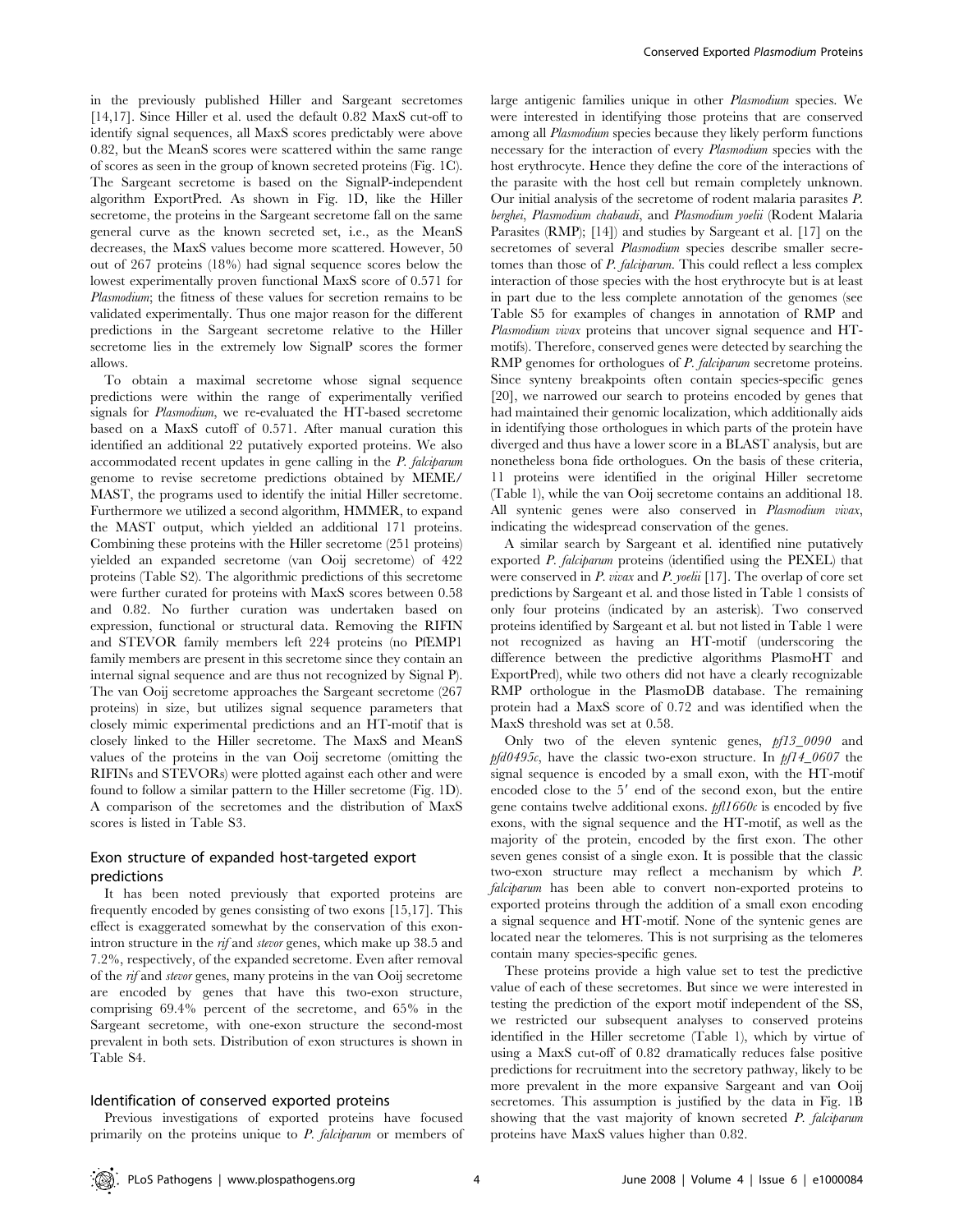|            | Table 1. Syntenic genes encoding predicted exported proteins. |               |                                                                                                          |       |       |                |                   |               |                                                                                                                                                                                                                                                                                                                                                                                                                                                                 |                              |
|------------|---------------------------------------------------------------|---------------|----------------------------------------------------------------------------------------------------------|-------|-------|----------------|-------------------|---------------|-----------------------------------------------------------------------------------------------------------------------------------------------------------------------------------------------------------------------------------------------------------------------------------------------------------------------------------------------------------------------------------------------------------------------------------------------------------------|------------------------------|
| Gene ID Pf | Annotation                                                    | <b>Stable</b> | Immunoblot-correct<br>piggyBacline size product                                                          | maxS  |       | meanS HT-motif | Export            | gene ID Pb    | Pb gene deletions                                                                                                                                                                                                                                                                                                                                                                                                                                               | Length of Pf gene<br>cloned  |
| PFC0435w   | Hypothetical                                                  | Yes           | Yes                                                                                                      | 0.994 | 0.947 | ssifRLLVDtykn  | Yes               | PB001106.03.0 | no mutants obtained                                                                                                                                                                                                                                                                                                                                                                                                                                             | 3852/3882 bp                 |
| PF10 0177  | Surface antigen                                               | Yes           | Yes                                                                                                      | 0.955 | 0.660 | hknkRLLSDtnin  | ş                 | PB001047.00.0 | no mutants obtained                                                                                                                                                                                                                                                                                                                                                                                                                                             | 3027/9496 bp (first<br>exon) |
| PF14_0607  | Hypothetical                                                  | Yes           | Yes                                                                                                      | 0.997 | 0.840 | kInnRILFEgsdd  | Yes               | PB000015.03.0 | no mutants obtained                                                                                                                                                                                                                                                                                                                                                                                                                                             | 3099/3204bp                  |
| PF13_0317  | Hypothetical                                                  | Yes           | $\frac{1}{2}$                                                                                            | 0.836 | 0.213 | mplwRRFFEgqyt  | Not interpretable | PB000056.02.0 | no mutants obtained                                                                                                                                                                                                                                                                                                                                                                                                                                             | ᠊ᢛ                           |
| PF13_0090  | ADP-ribosylation factor Yes                                   |               | Yes                                                                                                      | 0.973 | 0.467 | ddfiRILYEfrfi  | $\frac{1}{2}$     | PB000767.00.0 | no mutants obtained                                                                                                                                                                                                                                                                                                                                                                                                                                             | ᆕ                            |
| PF13_0218  | ABC Transporter                                               | $\frac{1}{2}$ | Not applicable                                                                                           | 0.923 | 0.133 | nyifRAFLDmtkh  | Not tested        | PB000651.03.0 | no mutants obtained                                                                                                                                                                                                                                                                                                                                                                                                                                             | ᠊ᢛ                           |
| PFA0210c*  | Hypothetical                                                  | Yes           | Yes                                                                                                      | 0.982 | 0.836 | kiksRILKEnkee  | Yes               | PB300987.00.0 | too little sequence information                                                                                                                                                                                                                                                                                                                                                                                                                                 | $\overline{5}$               |
| PFC0555c   | Hypothetical                                                  | Yes           | $\frac{1}{2}$                                                                                            | 0.897 | 0.583 | enmkRILYEwakf  | Not interpretable | PB00259.00.0  | no mutants obtained                                                                                                                                                                                                                                                                                                                                                                                                                                             | ᠊ᢛ                           |
| PFL0600w*  | Hypothetical                                                  | Yes           | Yes                                                                                                      | 0.970 | 0.724 | snysRILKEqngk  | Yes               | PB001041.00.0 | no mutants obtained                                                                                                                                                                                                                                                                                                                                                                                                                                             | ᆕ                            |
| PFL1660c*  | Aspartyl protease                                             | Yes           | Yes                                                                                                      | 0.958 | 0.584 | kiikRILSSnslh  | ş                 | PB000828.02.0 | no mutants obtained                                                                                                                                                                                                                                                                                                                                                                                                                                             | 1434/1884bp                  |
| PFD0495c*  | Hypothetical                                                  | Yes           | Yes                                                                                                      | 0.859 | 0.589 | ssfsRIIAEycdt  | Yes               |               | no mutations attempted                                                                                                                                                                                                                                                                                                                                                                                                                                          | not applicable               |
|            | doi:10.1371/journal.ppat.1000084.t00                          |               | were identified that led us to annotate them slightly differently. These changes are listed in Table S5. |       |       |                |                   |               | Genes marked with an asterisk were also identified by Sargeant et al. [17]. Several of the orthologues of the 11 proteins did not have an identifiable signal or HT-motif. Close examination of the genomic DNA sequence revea<br>in several cases the annotated open reading frame could be extended before the predicted start codon to produce a larger N-terminus that contained both a signal sequence and HT-motif. Several other features of some of the |                              |

Conserved Exported Plasmodium Proteins

#### Expression of full-length protein fused to a reporter protein is required for optimal assessment of export

Sargeant et al. showed that the N-terminal residues of one of the conserved proteins of the Hiller secretome listed in Table 1, PF14\_0607, targeted a GFP-fusion to the lumen of the PV, but were not able to promote export to the erythrocyte [17]. This raised the possibility that the leader sequence did not faithfully reflect the export properties of the complete protein. We therefore tested fusions of the full-length gene and the first 89 codons of  $pf14_0607$  to gfp. As shown in Fig. 2A, green fluorescence associated with the full-length fusion was indeed detected in bright punctate spots in the erythrocyte. However, the fusion of the first 89 codons (containing the signal sequence and the HT-motif, but missing the transmembrane domains) was not (or extremely poorly) exported to the erythrocyte (Fig. 2B). Sargeant et al. postulated that the lack of export of the fusion of the N-terminal region of PF14\_0607 was due to the presence of a phenylalanine in position 4 of the HT-motif. When this residue was changed to an alanine in the 89 codon-GFP chimera, the protein was indeed robustly exported (Fig. 2D) into the erythrocyte cytosol in an HTdependent manner (compare Fig. 2C to 2D). These data suggest that a phenylalanine residue at position 4 can indeed hinder export when acting in a short fusion protein that contains just the signal sequence and the HT motif, but in the full-length protein it can be sustained, likely due to structural constraints on the leader imposed by the rest of the protein. Moreover the fact that the mutated 89 codon-GFP fusion is delivered to the erythrocyte cytosol (Fig. 2D), while the full length gene of interest localizes to punctate intraerythrocytic structures (Fig. 2A), suggests that transmembrane and other regions of the protein influence its final destination in the host cell. These data are consistent with our prior studies that have systematically established that while the HT motif is essential for export to the erythrocyte, sequences upstream and downstream provide information [14,21–23] for export resides in overall domain structure that can be conserved across evolutionary distance. The data in Fig. 2 highlight a case where sequences significantly downstream of the HT-motif in the functional protein can likely influence overall structural information needed for HT-motif dependent export. Therefore all subsequent studies were performed with full-length (or nearly full-length) protein fusions (see Table 1).

#### Use of the *piggyBac* transposition system for rapid production of transgenic P. falciparum with stable genomic integration

Genetic manipulation in Plasmodium, while possible, remains a slow process. Successful generation of stable transgenic parasites and initial expansion in amounts required for standard characterization can take 4–6 weeks, while integration into the chromosome via homologous recombination can take months. Therefore most studies have been limited to plasmid-based analysis, which requires continuous drug pressure in culture. Together these limitations have severely handicapped systematic analysis of transgenes in P. falciparum.

To expedite the production of the stable cell lines expressing a fusion of the syntenic genes with gfp, we utilized the piggyBac transposition system (see Fig. 3) [24,25]. This system is based on the integration of specific DNA sequences by the lepidopteran transposase into the sequence TTAA. In the P. falciparum strain 3D7, this sequence is present 311,155 times (124,733 times in coding regions), presumably allowing for nearly random integration [25]. To make stably transfected parasites, P. falciparum strain 3D7 was transfected with two plasmids, pHTH [25], which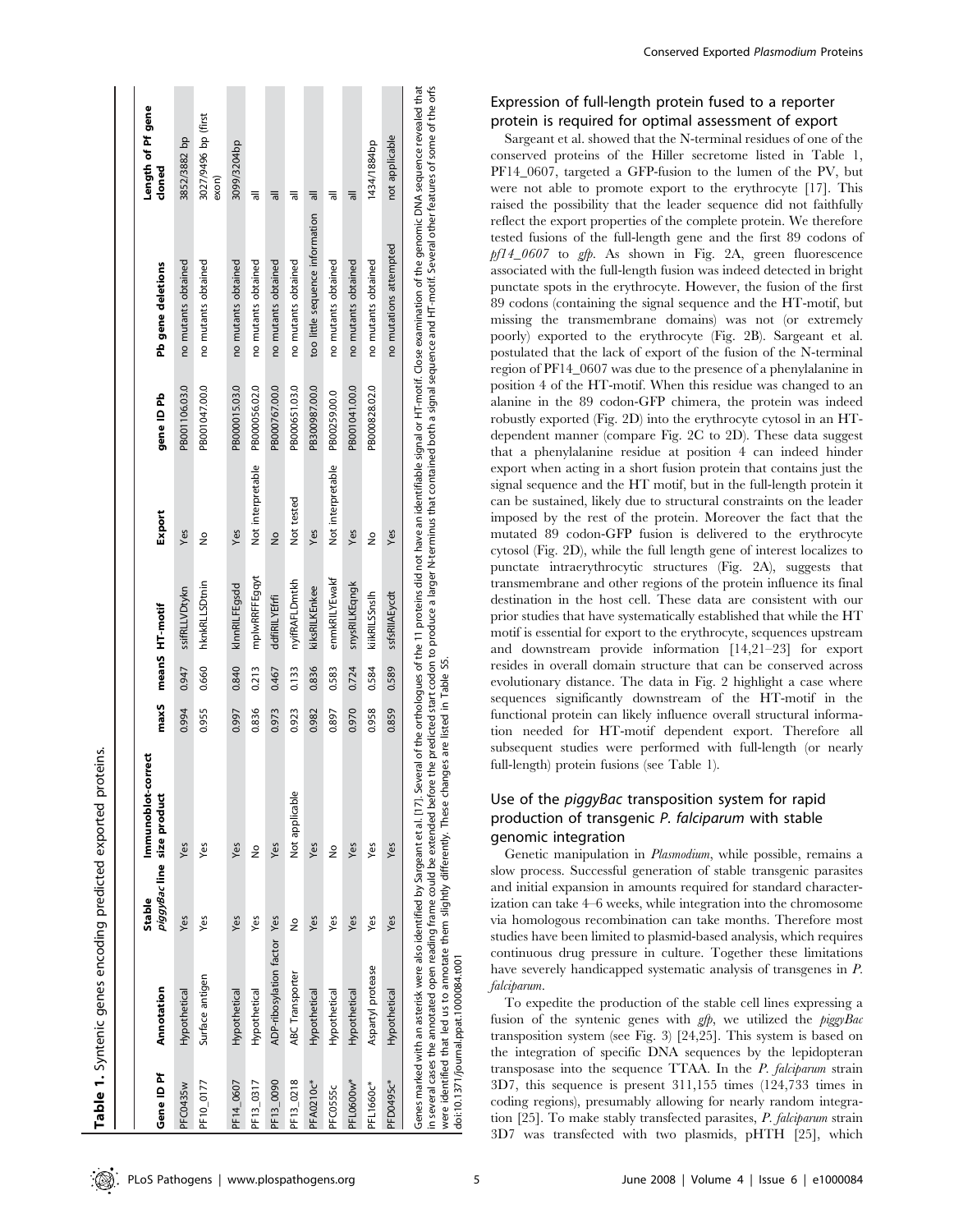

Figure 2. Export of PF14\_0607-GFP requires full-length protein. A) Localization of full-length PF14\_0607 fused to GFP. The fusion protein is clearly detected in the erythrocyte cytosol. B) Fusion of the wild type N-terminal 89 amino acids to GFP is retained within the PV. Presence of GFP in cytoplasmic loops in the absence of staining in the erythrocyte cytoplasm indicates that the protein is secreted to the PV but not exported into the erythrocyte. C) Replacement of the HT-motif with unrelated sequence leads to retention of the protein inside the parasite. The punctate staining of the mutant fusion protein is reminiscent of apicoplast localization. D) Replacement of phenylalanine at position 4 in the HT-motif with an alanine residue allows the fusion protein to be exported. For each construct, the sequence of the HTmotif, or the sequence replacing it, is shown in the upper left hand corner of the panel. The overlap of GFP and Hoechst staining is shown in the left-hand panels, overlap with the phase contrast image is shown in the right-hand panels. All images are composites of multiple consecutive optical sections. doi:10.1371/journal.ppat.1000084.g002

encodes the transposase, and a second plasmid that contains a drug marker (human dihydrofolate reductase in this case) and the gfp-fusion gene, flanked by the inverted repeats recognized by the transposase. Expression of the transposase then promotes the integration of the inverted repeats into the genome. The plasmid encoding the transposase does not contain a resistance marker and is presumed to be lost during propagation of the parasites. All the

transgenic parasites obtained in this study were detected within fourteen days after initiation of drug selection and could be maintained in long-term culture over several months without addition of drug while retaining the  $gfp$  transgene (Fig. 3).

Integration into genes required for export, resulting in parasites that are no longer capable of protein export, is extremely unlikely, as a subset of exported proteins is likely to fulfill an essential role in the erythrocyte (see below). In principle, integration into essential genes can also occur, but since transposition is likely to occur at many different sites, the selection process after transfection will allow the growth of only those parasites that have no growth defect relative to other transfectants.

#### Analysis of full-length fusions of syntenic gene products predicted to be exported to the erythrocyte

While bioinformatics predictions are powerful in identifying candidates for export, they need to be validated in functional assays. We were interested in understanding the HT prediction, independent of the signal sequence prediction, and validated the export of the conserved proteins by making fusions with GFP at the C-terminus. Using the  $\frac{p \cdot p \cdot g}{p \cdot q}$  system, we obtained stably resistant parasites for 10 out of the 11 genes listed in Table 1 within 14 days after transfection; only in the case of PF13\_0218- GFP were we unable to obtain stable lines (Fig. 3). Each drugresistant transformed culture displayed a uniform population of fluorescent parasites such that the export of GFP to the erythrocyte could be ascertained without subsequent cloning of the population. We determined the integration sites for three different clones, and found that transposition had occurred in intergenic sequences as well as open reading frames (Table S6).

Eight of the ten transgenic parasite lines synthesized a fusion protein of the expected size, as judged by anti-GFP immunoblot (Fig. S1). In the two other cases, PF13\_0317-GFP and PFC0555c-GFP, a large majority or all of the anti-GFP signal was detected in a band approximately the size of free GFP. Hence PF13\_0317 and PFC0555c could not be analysed for export and were excluded from further analysis. The entire analytical procedure is outlined Fig. 3.

Five GFP-fusions, PFA0210c, PFL0600w, PF14\_0607, PFD0495c and PFC0435w, were found to be exported to the erythrocyte (Fig. 4A). PFA0210c-GFP and PFL0600w-GFP were distributed evenly throughout the erythrocyte and were also detected at high levels in the parasitophorous vacuole, which may reflect the high level of expression in the transgene system that uses the strong calmodulin promoter for better visualization of the fusion protein. PFD0495c-GFP, a transmembrane protein was detected at the periphery of the erythrocyte, in intraerythrocytic membranes and the vacuolar parasite. PF14\_0607-GFP and PFC0435w-GFP, which also contain transmembrane spanning regions, displayed punctate spots in the erythrocyte as well as closely associated with the PV (Fig. 4A). PFC0435w ends with the sequence DEL but we do not think this C terminal sequence impacts its localization. This is because although xDEL at the C terminus can function as a retention signal for soluble proteins in the lumen of the ER, the ER retention of transmembrane proteins does not involve the xDEL sequence. It should be noted that PFC0435w is not a soluble protein. It is a single pass transmembrane protein with its C-terminus predicted to be on the cytoplasmic face of the ER. Hence PFC0435w is not likely to be an ER retained protein. Three fusion proteins, PFL1660c, PF10\_0177 and PF13\_0090, were not detected within the erythrocyte (Fig. 4B). The lack of export of PFL1660c-GFP is particularly surprising since it is also predicted to be exported by ExportPred [17]. The protein is annotated to be an aspartyl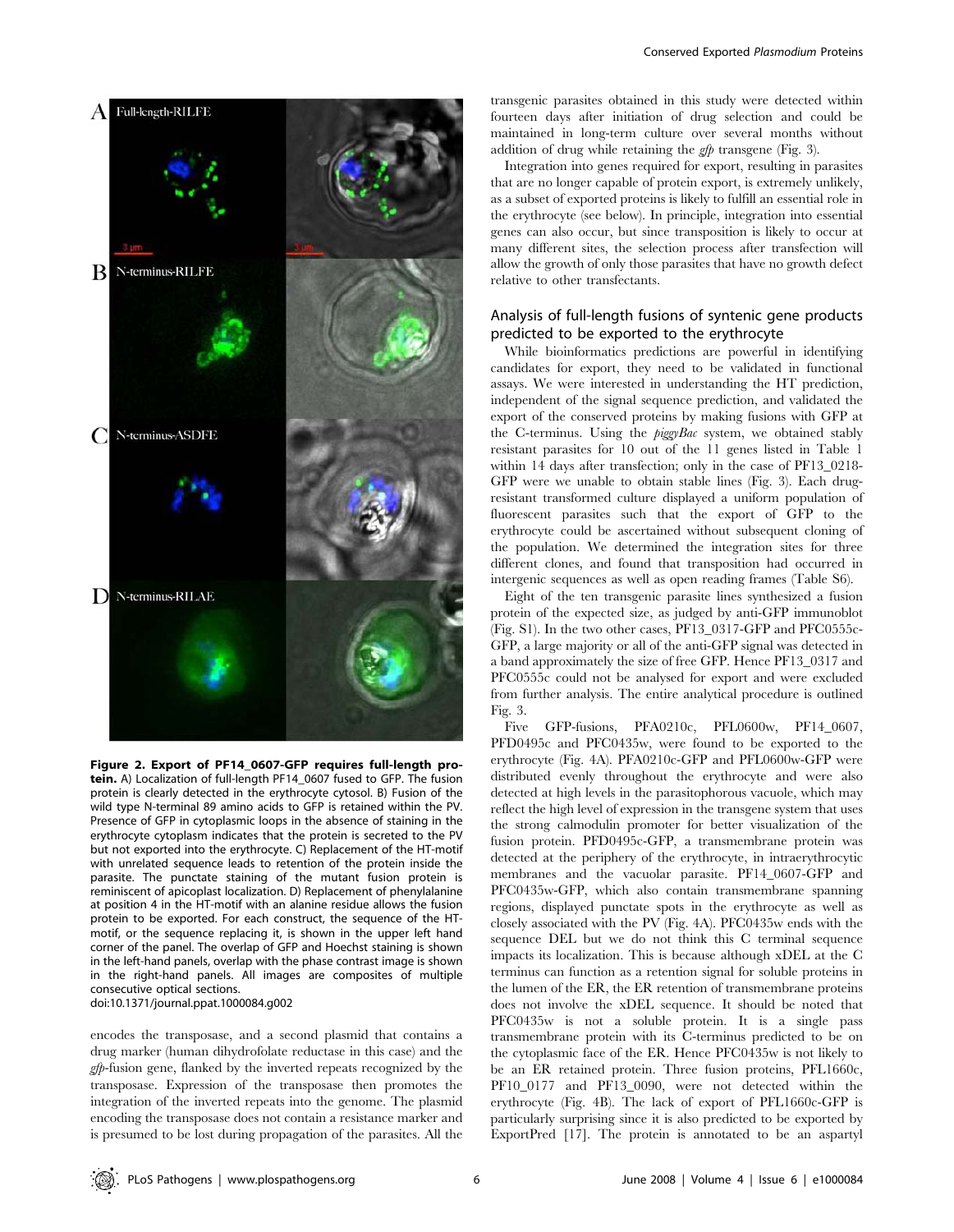

A. Strategy

Figure 3. Outline for the validation of secretome predictions. A) Strategy for expression and analysis of syntenic gene products. Numbers on the right-hand side and in parentheses indicate the number of genes that were positive over the number of genes tested. B) Output of data obtained from part A and corresponding analyses in context of Hiller, Sargeant and van Ooij secretomes. doi:10.1371/journal.ppat.1000084.g003

protease, was detected in small structures inside the parasite (possibly the apicoplast; Fig. 4B) and its N-terminus was recognized as an apicoplast targeting sequence by the PATS program [26]. Residue 5 of its HT-motif is a serine, which is an unusual amino acid for this position, and may be part of the reason the protein is not exported. The perinuclear staining of PF10\_0177-GFP indicated the protein was not exported. It should be pointed out that for technical reasons, this fusion contained only the N-terminal 1015 residues (out of 3162, encompassing the first exon only). Although we think it unlikely, it is formally possible that lack of downstream sequences may have compromised export mediated by its HT motif. However, the two exons of the orthologues of PF10\_0177 in RMP and P. vivax are annotated as two separate genes, in which case the entire gene was fused to gfp. PF13\_0090, which is annotated as a possible ARF family member, also appeared to associate with the parasite, with no detectable export to the erythrocyte (Fig. 4). When the ability of the N-terminal region of PF13\_0090 to direct secretion was tested by fusing the first 59 codons to  $gfp$ , the resulting fusion protein accumulated inside the parasite rather than in the PV (data not shown), suggesting that despite its high MaxS score, the predicted SS may not support recruitment into the secretory pathway.

In summary, the data in this section suggest that six of the eight tested conserved proteins contain bona fide signal sequences that enable their recruitment into the secretory pathway. Further, 5 of the 8 could be detected exported to the erythrocyte (either diffuse or in punctuate structures) when fused to GFP. Thus we could confirm export with a prediction rate of  $\sim$  70% (Fig. 3B). When the overlap of the Hiller, van Ooij and Sargeant secretomes is considered (Fig. 3B), only three of the four conserved proteins predicted to be exported by all three secretomes are exported, while one (PFL1660c) may be transported to an internal secretory destination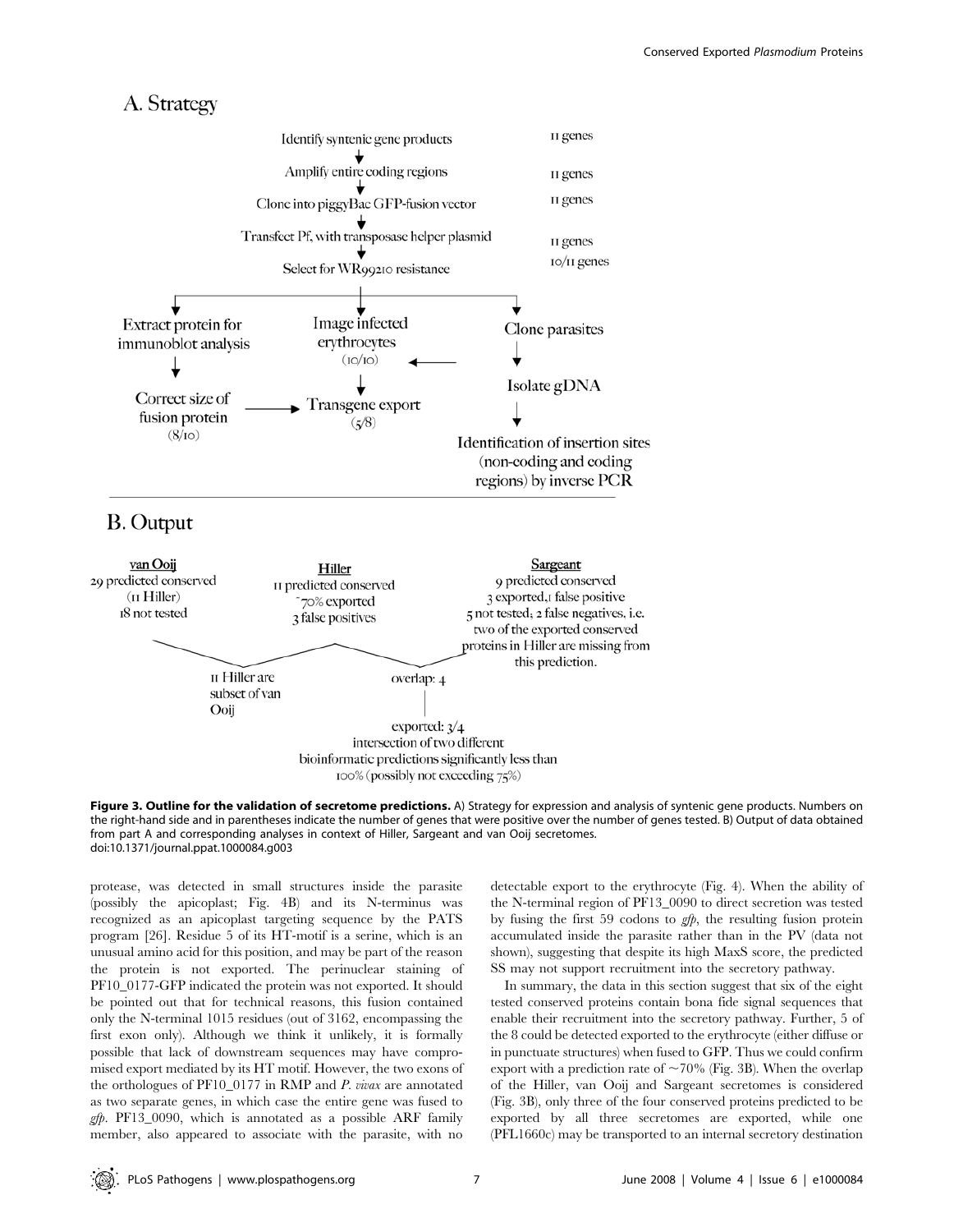

Figure 4. Validation of export of syntenic gene products. A) Syntenic gene products exported to the erythrocyte. Parasites expressing the gene indicated in each panel fused to *qfp* were stained with Hoechst 33342 and examined 18-36 hours after infection. Panels on the left-hand side show the overlap of the Hoechst 33342 staining and the GFP fluorescence, the panels on the right show the Hoechst 33342 staining, the GFP fluorescence and a phase contrast image of the infected cell. B) Syntenic gene products not exported to the erythrocyte. Samples were treated as in A. Notice the different patterns of distribution of the different gene products. All images are composites of multiple consecutive optical sections. doi:10.1371/journal.ppat.1000084.g004

such as the apicoplast. So while the rate of successful prediction increases when the intersection of two predictions is considered, the success rate is still below 100% (and likely not to exceed to 75%), indicating that there may be additional determinants that are currently not recognized by in silico prediction programs. Our data also show that two of Sargeant's predictions of conserved exported proteins [17] were false negatives. One of these proteins (PF14\_0607) is excluded from ExportPred because the N-terminal region is not able to promote export, even though the full-length protein is exported. In the other protein (PFC0435w) the HT-motif is separated from the signal peptide cleavage site by 68 residues, which likely exceeds the length probability of the spacer region between the N-terminal hydrophobic region and the HT motif (PEXEL) allowed by ExportPred.

#### Syntenic genes encoding exported proteins are essential

In order to learn more about the role of the conserved proteins during the intraerythrocytic cycle, we attempted to delete the genes encoding nine of the eleven of these proteins in the P. berghei system [27,28]. The deletions were attempted twice for each gene, and in no case were mutant parasites obtained, while transfections performed concurrently with unrelated deletion plasmids did produce mutant parasites. The inability to delete these genes strengthens the belief that these genes encode proteins essential for the growth of the parasite within the erythrocyte, which is not unexpected considering the high degree of conservation of these genes. Results of the deletions are listed in Table 1.

#### Functional investigation of a conserved protein reveals its involvement in an essential nutrient import pathway

Most exported proteins have no in silico annotatable features. However transgenic parasites expressing GFP fusions potentially provide powerful reagents to enable functional characterization. This is especially so when the transcriptional profile of the gene of interest mimics the largely constitutive activity of the cam promoter with peak expression from 24–40 h of infection (Fig. S2). Many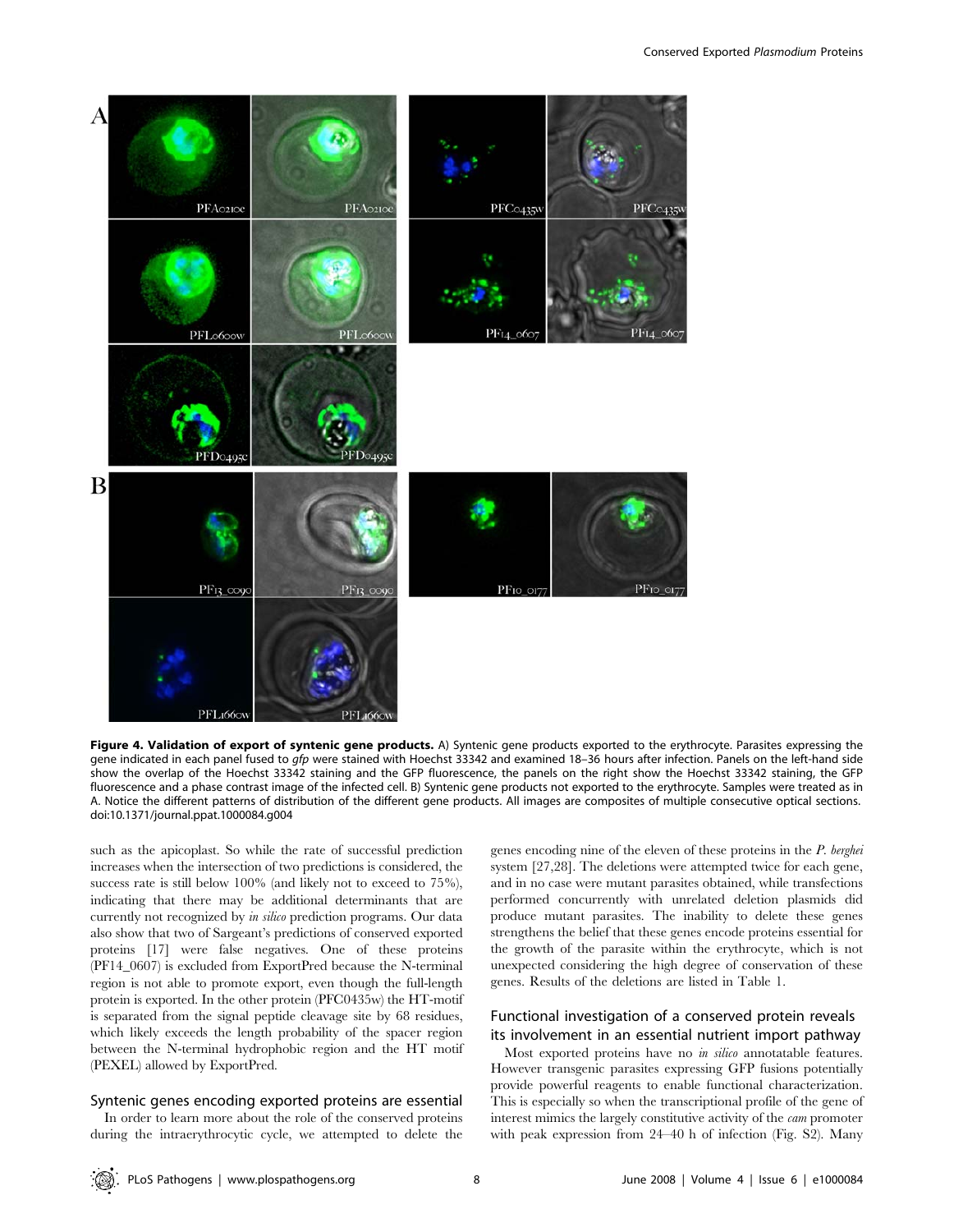secretome genes are highly stage specific and show peak expression times at segmenters and early ring stages. However the expression profile of PFC0435w peaks at 24–40 h of infection and closely parallels that of cam in the second half of the asexual life cycle (Fig. S2). We confirmed expression of the fusion of the transgene at 24, 36 and 42 h of infection demonstrating that a single fusion product is detected in rings and becomes prominent in the trophozoite and schizont stages (Fig. S3). These data confirmed that expression of PFC0435w-GFP closely mimicked that predicted for endogenous PFC0435w.

We next examined transgenic lines expressing PFC0435w-GFP at the trophozoite stage by fluorescence microscopy. We confirmed that the fusion was detected in the periphery of the parasite as well as intraerythrocytic structures. However exported PFC0435w-GFP (Fig. 5Aiii, arrow) did not colocalize with Maurer's clefts (Fig. 5Aiii, arrow head), major intraerythrocytic structures implicated in protein export to the erythrocyte membrane. Clefts are flat lamellar membranes exported from the parasite to the erythrocyte and our recent data suggest that they are targeted by the HT motif as conduits for protein export to the cytoplasm and membrane of infected erythrocyte [29]. It is possible that colocalization between one cleft (of  $\sim$ 10) and PFC0435w-GFP in the trophozoite stage in Fig. 5Aiii (see asterisk) may reflect transport of the fusion through a cleft, en route to a distinct intraerythrocytic destination. A chimeric gene containing just the HT motif and a transmembrane domain expressed by the cam promoter, drives efficient export to the clefts (Fig 5Avi, arrow heads), confirming that expression of a transgene via the cam promoter does not preclude its quantitative localization to clefts. Together these data suggested PFC0435w-GFP was not a major resident protein of clefts.

We were next interested in determining the relative distribution of PFC0435w-GFP in a tubovesicular import pathway that appears to be distinct from clefts [12]. To do this we determined the distribution of PFC0435w-GFP in relation to Rhodamine B, a fluorescent dye that does not freely diffuse into erythrocytes but is actively internalized into infected erythrocytes by the TVN (Bhattacharjee and Haldar, unpublished data). As shown in Fig. 5B–D, Rhodamine B fluorescence accumulated to a high level within the parasite, as well as in tubovesicular structures that extend from the erythrocyte membrane to the parasite. Remarkably, PFC0435w-GFP could be detected in discrete localized regions of the TVN. The GFP-tagged protein apparently connects the vacuolar parasite to a large membrane loop of the TVN. Analysis of different optical sections from an infected cell confirmed that the protein appeared to form a bridge between the vacuolar parasite and the intraerythrocytic loops; curiously this bridge itself was relatively poorly stained with Rhodamine B (Fig. 5B, D), suggesting it did not retain significant amounts of the internalized probe. PFC0435w-GFP was also detected in junctions between TVN structures closer to distal regions of the TVN near the erythrocyte membrane (Fig. 5B, D and schematized in 5C). These data provide the first direct evidence of a parasite protein quantitatively located at the junction of the TVN and the PVM, and we therefore renamed the protein TVN-junction protein 1 (TVN-JP1). TVN-JP1-GFP was also seen at points where the PVM formed small buds (see arrows in Fig. 5D), suggesting it may define junction sites of loop formation at the PVM.

The TVN develops during ring to trophozoite development (which occurs approximately 24 hrs after invasion of the erythrocyte, midway in the 48 hr developmental cycle). To further investigate the function of TVN-JP1 in TVN assembly, we examined its distribution in rings. At this stage TVN-JP1 was present in small vesicles that moved rapidly (in seconds) in the host



Figure 5. PFC0435w is a junctional protein of the TVN. A) Relative distribution of PFC0435w-GFP (i) or HTTM-GFP (ii) and Maurer's clefts marked by PfSBP1 (ii, iv) in P. falciparum infected erythrocytes.The cells were also stained with Hoechst 33342 (blue) to visualize the DNA of the parasite. Panels i, ii and iv, v are single optical sections, whose merge is shown in iii and vi respectively. Scale bar,  $2 \mu m$ . B-D) Association of PFC0435w-GFP with membrane buds and TVN structures B. Zero degree projection of an erythrocyte infected with a PFC0435w-GFP-expressing parasite stained with Rhodamine B. The numbers indicate the large circular TVN structure (1), and PFC0435w-GFP associated with other parts of the TVN (2 and 3). C) Cartoon representation of the infected cell in panel B. D) Optical sectioning of the infected erythrocyte shown in panel B. Distance between sections is 0.2 um. Note the progression of PFC0435w-GFP staining from the PVM (sections 1–4) to the circular Rhodamine B-stained structure in the erythrocyte (sections 4–8). Arrows indicate PVM buds colocalizing with PFC0435w-GFP. Arrowhead indicates TVN connections between two large loops.

doi:10.1371/journal.ppat.1000084.g005

cell cytosol (see Video S1, Fig. 6). This was in sharp contrast with immobile GFP junctions connecting large membrane loops in association with the mature TVN in trophozoites. The movement of the vesicles appeared random, moving away from or towards the parasite equally, and no build-up of the protein at the periphery of the infected cell was detected, indicating that the vesicles did not fuse with compartments at the erythrocyte periphery. However movement of one vesicle (above left-hand cell in Video S1) was highly restricted, suggesting that it may be attached in the erythrocyte. Remarkably, we also detect a membrane connection between this vesicular structure and the parasite, as indicated by the presence of GFP fluorescence spanning from this vesicle to the parasite. This type of vesicle movement has been detected previously in the form of acridine orange-labeled vesicles, which were also detected primarily during the ring stage [30] but their function was unknown. Our data suggest that they are precursors to TVN assembly. The acridine orange-labeled vesicles were detected in wild-type P. falciparum,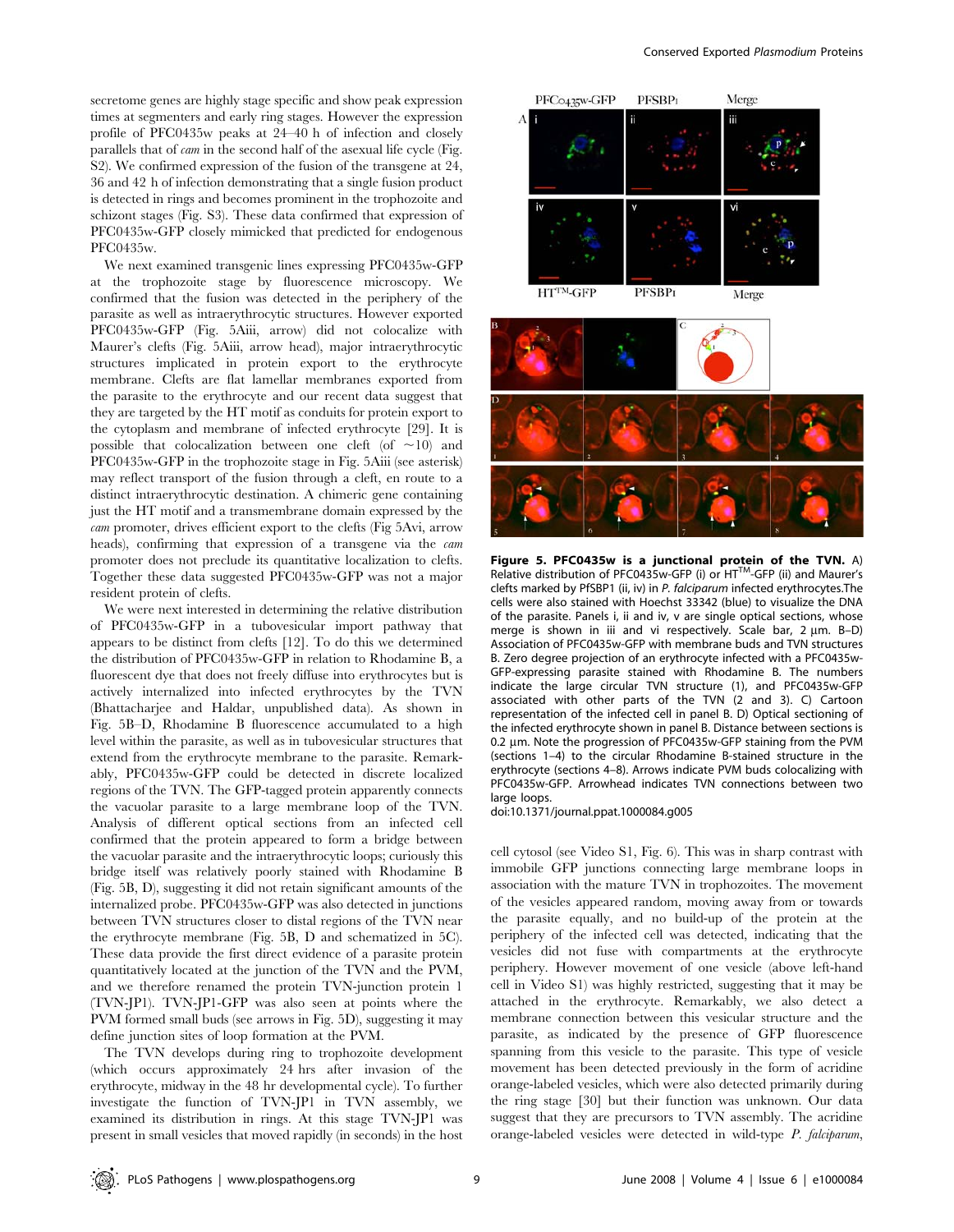making it unlikely that the appearance of PFC0435w-containing vesicles is an artifact resulting from overexpression of the protein. Together, these data suggest that export of highly mobile vesicles containing TVN-JP1 is an early step in the formation of the TVN. Since TVN-JP1 domains in the erythrocyte are immobile in trophozoites, anchoring of these vesicles and membrane connections between them and the vacuolar parasite are likely to precede sphingolipid-dependent budding of large vesicles and loops originally described as the first step of TVN biogenesis [31]. Thus although TVN-JP1 does not stain large domains of the TVN, its export is nonetheless expected to be important in erythrocyte remodeling and for proper development of the TVN. Our studies establish that rapid genetic methodologies enable identification of genes and mechanisms linked to formation and function of the P. falciparum TVN, suggesting they provide new targets for prophylaxis.

#### **Discussion**

In this study we have provided empirical testing of the prediction of protein export from the malaria parasite P. falciparum and validation of the export prediction for a set of 11 proteins conserved throughout the genus Plasmodium. This is the first demonstration of export of proteins conserved in several species of Plasmodium. Relative to the size of the entire secretome this is a relatively small set of proteins to test, but their conservation across species confirms they are high-value determinants. Due to the limitations of genetic manipulation in P. falciparum, this kind of genome-wide analysis required utilization of a robust transgene expression system such as  $\frac{\text{piggy}}{\text{Bac}}$ , which shortened the time required for establishing stably transfected parasites and had a very high success rate (10 out of 11 genes could be investigated). Since we selected from a set that had the highest MaxS scores, we maximized chances that these proteins are recruited to the secretory pathway (although the putative ARF is likely not). This increases the ability to evaluate the predictive value of the HT motif in mediating translocation beyond the PV to the erythrocyte Extrapolating the positive prediction rate of  $\sim$ 70% of the tested proteins to the entire secretome predicts that well over 200 proteins will be exported, confirming original projections that host remodeling is a highly complex process. Nonetheless, due to the difficulty in predicting signal sequences in *Plasmodium*, we expect that in the more expansive secretomes (such as the van Ooij and Sargeant secretomes), the positive prediction rate will be lower. As pointed out previously, two of the proteins shown to be exported were not recognized by the ExportPred algorithm, likely due to a relatively large number of residues separating the HT motif and the signal sequence (PFC0435w) and additional information in the remainder of the proteins (PF14\_0607), indicating that parts of the algorithm limit the prediction of the secretome. It is difficult to explain fully why a fusion containing only the 90 N-terminal residues of PF14\_0607 remained in the PV while the full-length proteins is exported, other than that the remainder of the protein must aid in exporting the protein across the PV. It is interesting to note that the N-terminal sequence of PF14\_0607, and that of 66 other secretome proteins, was recognized by the apicoplasttargeting prediction program PATS [26] (Table S2). This underscores the difficulty of predicting transport when multiple transport signals are present. How overlapping targeting sequences are resolved remains unclear.

Only 11 proteins of the original Hiller secretome were conserved in the RMP and P. vivax. This constitutes 9.7% of the total secretome (without the RIFINs and STEVORs), a surprisingly low number. In the Sargeant secretome the percentage of conserved proteins is even lower, 3.3%, while in the van Ooij secretome it is 12.9%. Since we found that the annotation of the orthologous genes of exported proteins often did not include the 5' region (which encodes the signal sequence; Table S5), it is not yet possible to determine a complete secretome for the RMP or P. vivax to provide a direct comparison of the secretomes and identify all RMP or P. vivax-specific exported



Figure 6. Still images from Video S1. Images shown are the first six of the video (31 total), taken 1 second apart, with an exposure time of 180 msec. Note the appearance and disappearance of a vesicle from the plane of focus, as indicated with the arrow head, and the slower movement of a vesicle within the plane of focus, indicated by the arrow. doi:10.1371/journal.ppat.1000084.g006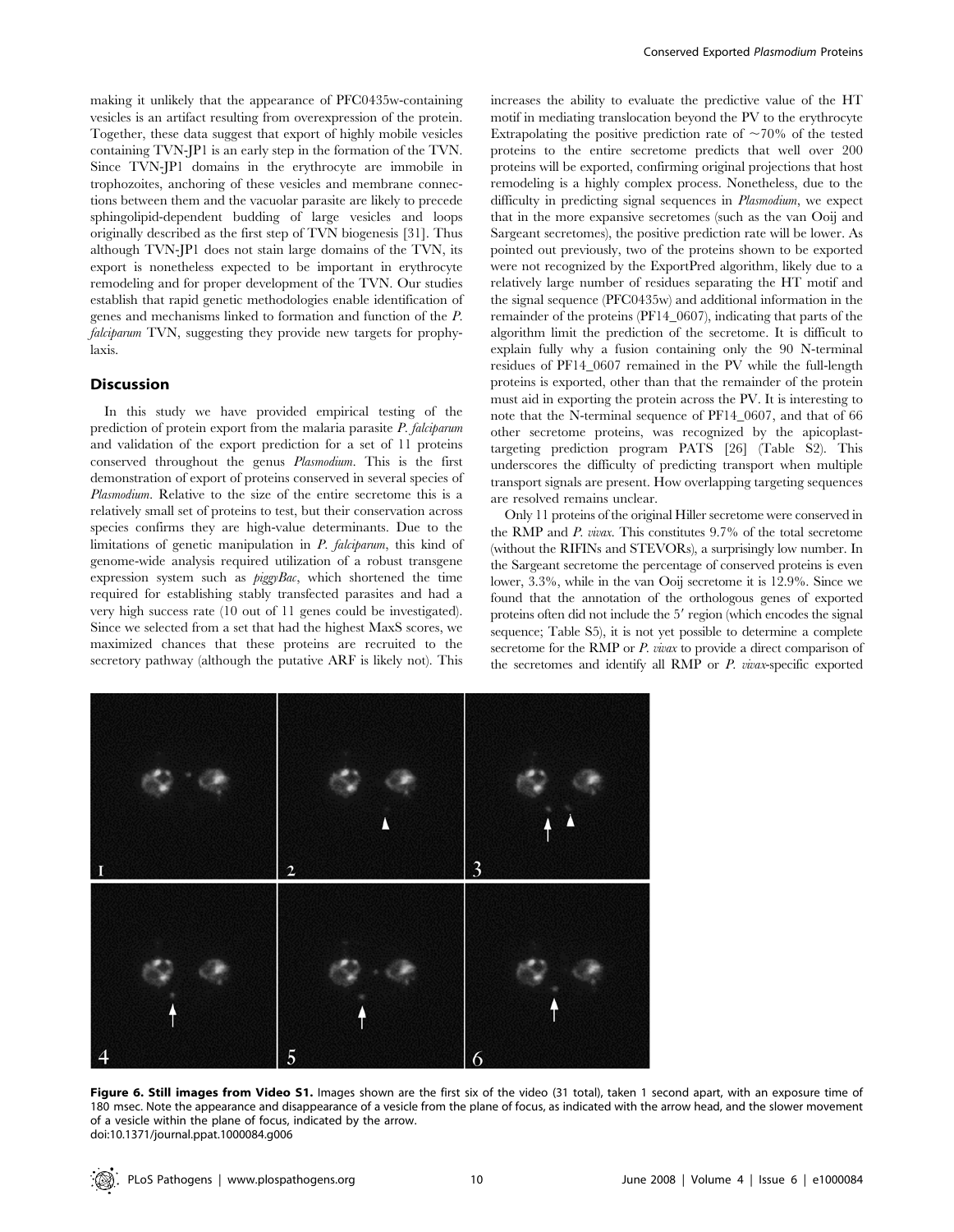proteins. Even so, a large number of proteins in the P. falciparum secretome are species-specific, making it likely that they are important for P. falciparum-specific symptoms but possibly not survival of the parasite within the erythrocyte. Indeed, as shown in Table 2, none of the published deletions of genes encoding exported proteins, all P. falciparum-specific, are lethal to the parasite. Thus P. falciparum contains species-specific mechanisms for sequestration involving PfEMP1 and KAHRP [10], stabilization of the cytoskeleton through RESA [7,8] and MESA [32], among other proteins, as well as formation of intraerythrocytic structures the Maurer's Clefts, by SBP1 [33] and MAHRP [34], but these processes are not required for the growth of the parasites in culture. Since all the exported proteins studied to date are P. falciparum-specific, little is known about the functions shared by all Plasmodium species. It is likely that the conservation of the exported proteins, along with the likely function in host cell remodeling, will make these proteins essential factors for parasite survival with the host cell. Consistent with this is the finding that none of the genes encoding the conserved exported proteins could be deleted in P. berghei, indicating that they are indeed required for parasite growth (Tables 1, 2).

The results presented here suggest that at least one conserved exported protein is involved in formation of the TVN, an organelle of nutrient uptake. At the time of its original identification [12,31], only a parasite sphingomyelin synthase activity was known to be important for TVN synthesis, but no report has described the localization of this sphingomyelin synthase activity. Members of the P. falciparum protein family ETRAMPS as well as the P. berghei protein UIS4 have been detected on vesicular elements budding off the PVM of blood stage and liver stage parasites, respectively [35–37], but since they are detected primarily on the vacuole, they are not thought to be TVN resident proteins or have TVN-specific functions. This study reveals TVN-JP1 as the first TVN-specific protein marker. The distribution of the protein, in a bridge structure between large intraerythrocytic loops and the PVM, could be indicative of a structural role, which would be congruent with the finding that the protein is initially found in rapidly moving vesicles in the erythrocyte cytosol. The evidence that the TVN begins as small, mobile structures in the erythrocyte cytosol is highly unexpected since the mature TVN organelle is a relatively

|  |  |  |  |  |  | Table 2. Essential nature of known exported proteins. |  |
|--|--|--|--|--|--|-------------------------------------------------------|--|
|--|--|--|--|--|--|-------------------------------------------------------|--|

| Non-essential        | <b>Not tested</b>   | <b>Essential</b>  |
|----------------------|---------------------|-------------------|
| PfEMP1               | <b>MAHRP</b>        | EVP1 (PFD0495c)** |
| <b>STEVOR</b>        | <b>RIFIN</b>        | TVN-JP1(PFC0435w) |
| PfMC-2TM             | <b>FIKK kinases</b> | PF14 0607         |
| <b>RESA</b>          |                     | PFA0210c*         |
| <b>HRP I (KAHRP)</b> |                     | PFL0600w          |
| HRP II               |                     |                   |
| <b>HRP III</b>       |                     |                   |
| SBP I                |                     |                   |
| <b>PFE0055c</b>      |                     |                   |

Validated exported proteins for which data are available are categorized as ''non-essential'', ''not tested'', or ''essential'' [8,16,33,41–44]. Proteins in bold are P. falciparum-specific.<sup>\*</sup>) The lack of sequence information for the P. berghei orthologue of pfa0210c did not allow us to attempt to delete the gene, however, the conserved nature of the gene and the export of the protein product, similar to pfd0495c, pfc0435w and pf14\_0607, make it highly likely that the protein is essential. \*\*) Essential nature of *pfd0495c* was established separately (Tamez and Haldar, unpublished). doi:10.1371/journal.ppat.1000084.t002

immobile structure in the trophozoite-infected erythrocyte as are the TVN-JP1 junction and large loops between these junctions (Fig. 6,7). The localization of TVN-JP1 at sites of PVM budding in trophozoites may reflect sites of budding that contribute to TVN development even at these later stages of growth (summarized in Fig. 7). Considering the size of the TVN within the erythrocyte cytosol and the functions in protein import it plays, there are undoubtedly more proteins involved in the formation of this organelle. The total number of conserved proteins that could be involved in TVN function and/or formation based on Hiller, Sargeant and van Ooij secretomes are expected to range from  $\sim$ 10–29. The total number of *P. falciparum*-specific proteins associated with TVN function is presently difficult to predict.

The approach of a genome-wide screen for exported proteins combined with application of several criteria consecutively (conservation in other Plasmodium species, validation of export, timing of expression and localization data) has identified possible functions for a protein that was beyond annotation by in silico methods. By altering the criteria for selection, it should be possible to uncover the role of other pathogenic exported proteins of hypothetical function and their contribution to intracellular survival and pathogenesis.

#### Materials and Methods

#### Parasites

Plasmodium falciparum parasites used in this study were of the 3D7 lineage and maintained in human erythrocytes, blood type A+, in RPMI-1640 medium supplemented with  $91.9 \mu M$  hypoxanthine, 11 mM glucose, 0.18% sodium bicarbonate and 10% human serum (cRPMI). Plasmodium berghei, strain ANKA, parasites were maintained in Swiss mice.

#### Transfection

P. falciparum transfections were performed as described by Wu et al. [38] with modifications described by Deitsch et al. [39]. Briefly, erythrocytes were loaded with  $100 \mu$ g of plasmid DNA containing the transgene, and where necessary,  $100 \mu$ g of plasmid containing the piggyBac transposase (pHTH), by electroporation using a BioRad GenePulser set at 0.310 kV and 950 µF. Transfected erythrocytes were washed three times with cRPMI and immedi-



Figure 7. Model for action of conserved exported protein TVN-JP1 in the formation of the TVN. In early (ring) stages (left-hand panel), TVN-JP1 is exported and present in small vesicles, which may emerge from the PVM and remain tethered to the PVM. At later stages (right-hand panel), TVN-JP1 is present in a neck structure, connecting the loops in the TVN to the PVM, as well as at sites interconnecting parts of the TVN, and on buds of the PVM. doi:10.1371/journal.ppat.1000084.g007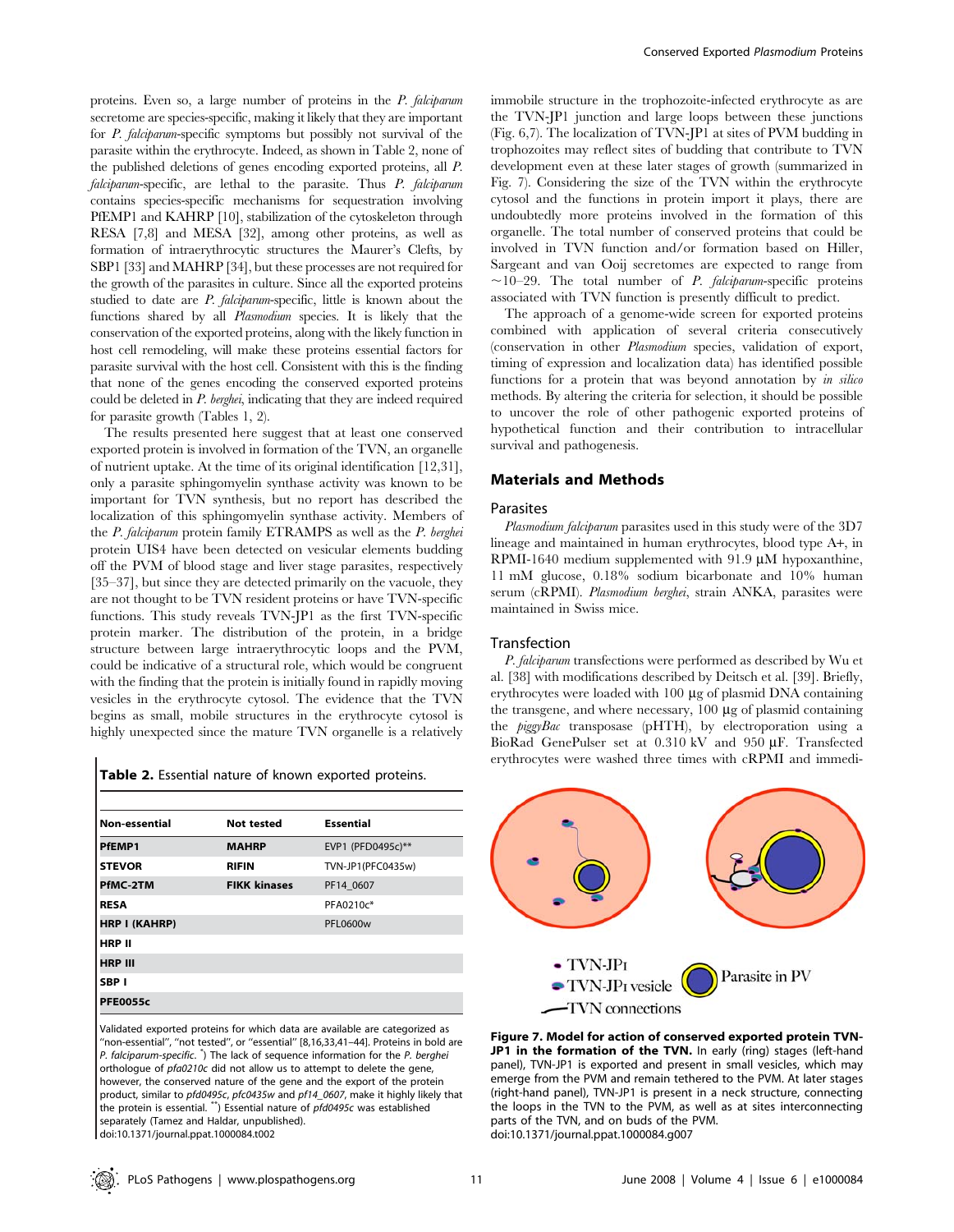ately mixed with Percoll-purified infected erythrocytes to a parasitemia of 1–5%. Drug selection was initiated by addition of WR99120 (Jacobus Pharmaceuticals, Princeton, NJ) to 2.5 nM 72–96 hours after infection. The medium was changed every other day until parasites were detected by Giemsa staining. Most transfected parasites could be detected within two weeks after drug selection. The P. falciparum strain expressing the  $HT^{TM}-GFP$  fusion is described in Bhattacharjee et al. [29].

P. berghei transfection was performed according to published methods [27,28]. Briefly, 5–8 ml blood was extracted from an infected Wistar rat at a parasitemia of  $\langle 3\% \rangle$ . Blood was mixed with an approximately equal volume of RPMI with L-glutamine and HEPES, supplemented with 0.085% NaHCO3 and 25% fetal calf serum (culture medium) with 0.3 ml heparin stock solution (200 I.U./ml) and spun down. Cells were resuspended in 150 ml culture medium and allowed to mature to the schizont phase overnight by incubation at 37<sup>°</sup>C in an atmosphere of 5%  $O_2$ , 5%  $CO<sub>2</sub>$ , 90% N<sub>2</sub>. Mature parasites were harvested by density centrifugation on Nycodenz and subsequently transfected with 5– 10 mg linearized plasmid DNA using the AMAXA device.

#### Signal peptide prediction

To search for the presence of an ER-type signal sequence, proteins were analyzed using the SignalP-NN algorithm from the SignalP V2.0.b2 program (http://www.cbs.dtu.dk/services/ SignalP-2.0/) [19]. This algorithm was trained on eukaryotic sequences and the input protein sequences were truncated at amino acid 100.

MeanS scores and MaxS scores for each sequence were plotted against each other. In our previously described secretome, all sequences with a maximum S-score above the default cutoff of 0.82 determined by the SignalP-NN software, were considered to have a signal peptide. For the revised secretome set defined in this paper, a MaxS-score of 0.58 was used as the discriminating factor for secretion signals.

#### Bioinformatics

The HMMER software suite (http://www.psc.edu/general/ software/packages/hmmer/manual/main.html) was used for making a hidden Markov model (HMM). The initial model was built using a training set that consisted of five proteins known to be exported to the erythrocyte (GBP130, PfEMP2, PfEMP3, HRP1, HRP2), and this model was used to search a database of 3D7 proteins with a signal sequence predicted using SignalP 2.0 default maximum S-score as a discriminating factor [14]. The proteins identified from this search were used as a new training set to create the final HMM. This model was used to screen all proteins predicted to have a signal sequence according to the SignalP maximum S-score cutoff of 0.58 (see Signal Sequence Prediction section below) for sequences that contain the HMM.

#### Identification of syntenic genes

The chromosomal position of all 3D7 sequences in the original PlasmoHT set [14] were compared with the chromosomal position of their orthologues in the rodent malaria P. berghei and P. yoelii described in Kooij et al. [25]. e-values were used as a guide to predict functional class and synteny was used to select the functional orthologues.

#### Plasmids

fragments containing pf13\_0317, pf13\_0090, pf13\_0218, pfa0210c, pfc0555c, pfl0600w, and pfd0495c were digested with the indicated restriction enzymes and cloned into pBLD70 to make a fusion with gfp. pBLD70 was made by cloning GFP mut2 followed by an XhoI site into pBluescript using the NheI and SacI sites. This fusion was liberated with XhoI and cloned into XhoI-digested pBLD194. pfc0435w, pf10\_0177, pf14\_0607, and pfl1660c were amplified further using AttB1 and AttB2 primers to attach full-length Attsites on the DNA fragments, and cloned into pDONR and subsequently transferred to the GFP-fusion expression vector pBLD194 using the GATEWAY technology (Invitrogen, Inc, Carlsbad, CA).

#### Truncated and mutated pf14\_0607

To make a truncated version of  $pf14_0607$ , the 5' 89 codons were amplified using the primers listed is Table S7 using plasmid pBLD201, the pf14\_0607 full-length expression vector described above, as template. The resulting DNA fragment was cloned into pDONR and subsequently moved to the GFP-expression vector pBLD194. To make the F-A mutation or the replacement of the  $HT$ -motif, the 89 codon  $5'$  region was amplified in two parts using the primers listed in Table S7 (which include the intended mutation). The resulting fragments overlapped by 47 bp (including the introduced mutation), and were mixed with the 5' upstream and 3' downstream primers in a PCR to produce the entire 89codon fragment that contains the intended mutation. This fragment was again amplified with the AttB primers to introduce full AttB sites and then cloned into pDONR and subsequently pBLD194 using the GATEWAY technology.

#### Deletion vectors

Vectors for the targeted deletion of the syntenic genes in P. berghei were made as follows. A region of DNA upstream and downstream of the target gene was amplified, with each fragment in the range of 650–1100 bp (with exception of the region upstream of PB000767.00.0, which was approximately 3 kb), using 100 ng P. berghei genomic DNA as template. Primers used for amplification are listed in Table S7. The amplified DNA fragments were inserted into the pDONR vector using the GATEWAY technology. The upstream fragments were released from the resulting vectors using SacII and SpeI and cloned into corresponding sites in pL0001. Subsequently the corresponding downstream regions were cloned into the resulting vector with HindIII and KpnI to form the final deletion vector with the upstream and downstream regions flanking the hDHFR resistance cassette. For transfection the plasmids were linearized by digestion with KpnI.

#### piggyBac-based integration

To obtain stable parasite lines with integrated copies of the transgene, parasites were transfected as described above with 100  $\mu$ g of vector containing the transgene and 100  $\mu$ g of vector containing the transposase, pHTH [24,25]. To identify the sites of integration, genomic DNA was extracted from  $\sim 2-9 \times 10^8$  cloned parasites. Parasites were extracted from infected erythrocytes by lysis with 0.05% saponin in PBS. Parasites were pelleted and lysis was repeated. Parasites were washed with PBS twice and frozen at  $-80^{\circ}$ C. Genomic DNA was isolated by standard procedure. Briefly, parasites were resuspended in lysis buffer (10 mM Tris, 20 mM EDTA,  $0.5\%$  SDS, 25  $\mu$ g/ml Proteinase K) and incubated at  $37^{\circ}$ C for 3 hours. The lysate was extracted once with phenol and once with chloroform and treated with RNase A (20  $\mu$ g/ml) for 15 minutes at 37°C. The DNA was subsequently extracted twice with phenol-chloroform and precipitated with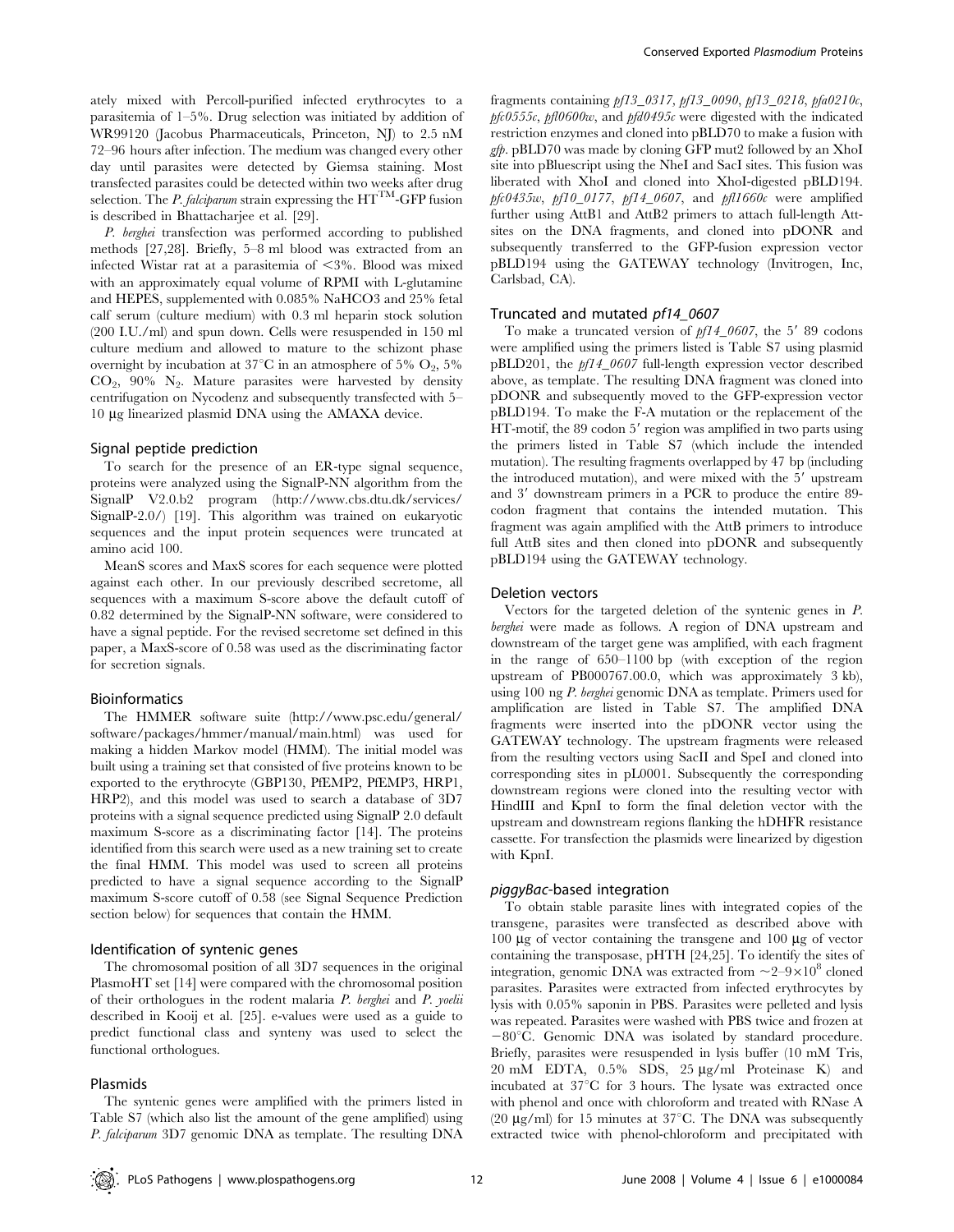ethanol. One µg of DNA was digested with Sau3AI overnight, ethanol precipitated, and self-ligated in a 100 ml-reaction overnight. The ligated DNA was precipitated with ethanol and resuspended in 20  $\mu$ l. Of this, 1  $\mu$ l was used for PCR using previously described primers [25]. The resulting DNA fragments were cloned into pGEM-T and sequenced using M13 forward and M13 reverse primers.

#### Cloning of parasites

Parasites were cloned by limiting dilution. Parasitemia of cultures was determined by Giemsa staining and parasites diluted to 3 parasites/ml in cRPMI. Of this dilution,  $100 \mu l$  was added to one well of a 96-well plate, and 10 ml of 50% human erythrocytes and 90 µl of cRPMI were added. Medium was changed and erythrocytes added every four days. Parasites were detected approximately 18 days after dilution.

#### Fluorescence microscopy

Parasites were prepared for microscopy as described [21]. Briefly,  $\sim 3 \times 10^8$  erythrocytes infected at a parasitemia of 1–10% were spun down and resuspended in 1 ml PBS with 11 mM glucose containing 10  $\mu$ g/ml Hoechst 33342 and left at room temperature for five minutes. The cells were washed twice with 3 ml PBS-glucose and resuspended to a parasitemia of  $\sim 30\%$ . A 3 µl aliquot was placed on a slide and covered with a coverslip, which was sealed with nail polish. The sample was viewed on an Olympus IX inverted fluorescence microscope and images were collected with a Photometrix cooled CCD camera (CH350/ LCCD) driven by DeltaVision software from Applied Precision Inc. (Seattle, WA).

For immunofluorescence staining, we followed the protocol of Apodaca et al. [40]. Briefly, cells were deposited on poly-L-lysine coated coverslips for thirty minutes at  $37^{\circ}$ C in PBS containing 11 mM glucose. Cells were washed twice with PBS and fixed with 1% formaldehyde in PBS for ten minutes, then quenched with 50 mM ammonium chloride in PBS for ten minutes. Then the cells were washed, permeabilized with 0.05% saponin in PBS and blocked with 0.7% fish skin gelatin, 0.01% saponin in PBS (FSP) for thirty minutes at  $37^{\circ}$ C. Primary antibody against SBP1 (LWL) and GFP diluted in FSP were added and the cells were incubated for one hour at  $37^{\circ}$ C. Cells were washed three times with FSP before addition of secondary antibody (goat anti-mouse TRITC and goat anti-rabbit FITC) and incubation at  $37^{\circ}$ C for one hour. Cells were then washed three times with FSP, twice with PBS, once with PBS containing 0.01% saponin, once with PBS, once with PBS containing 0.1% Triton X-100 and once with PBS. Cells were then fixed again with 4% formaldehyde in 0.1 M sodium cacodylate for thirty minutes. The cells were washed once with PBS, then stained with 10 µg/ml Hoechst 33342 in PBS for five minutes. The cells were washed two more times with PBS before being mounted on glass slides on a drop of DABCO and sealed with nail polish. Slides were stored at  $-20^{\circ}$ C.

#### Immunoblotting

Parasites were harvested from erythrocytes with 0.05% saponin as described above and frozen at  $-80^{\circ}$ C. In some cases the parasites were resuspended directly in SDS-PAGE loading dye, boiled, and an equivalent of  $1-5\times10^7$  parasites was loaded on an SDS-PAGE gel after boiling. In other cases the parasites were resuspended in 100 µl RIPA buffer, incubated on ice in the presence of protease inhibitors. An equivalent volume of SDS-PAGE loading dye was added, the samples were boiled and the samples run as above. Proteins were transferred to nitrocellulose. The resulting blot was blocked with 5% milk in PBS with 0.05%

Tween-20 (PBS-T) for one hour at room temperature or at  $4^{\circ}C$ overnight, and incubated with anti-GFP antibody (Santa Cruz, Molecular Probes) at room temperature for 1 hour or  $4^{\circ}$ C overnight, followed by incubation at room temperature in the presence of HRP-linked secondary antibody. Protein was visualized using the ECL system (SuperSignal West Pico chemiluminescence, Pierce).

#### Staining of infected cells with Rhodamine B

For labeling with Rhodamine B,  $\sim 2 \times 10^7$  cells were pelleted and resuspended in PBS containing 11 mM glucose and 1 mM Rhodamine B and  $10 \mu g/ml$  Hoechst 33342. Subsequently cells were incubated at  $37^{\circ}$ C. Cells were washed five times with PBSglucose and viewed.

#### Supporting Information

Table S1 List of 82 proteins known to enter the secretory pathway. Proteins were identified from the literature and annotation, MaxS and MeanS values are shown.

Found at: doi:10.1371/journal.ppat.1000084.s001 (0.04 MB XLS)

Table S2 Secretome proteins. Listed are the gene IDs, function, MaxS and MeanS values, method by which protein was identified, identification by mitochondrion and apicoplast targeting prediction programs, and original description in Hiller et al. [14].

Found at: doi:10.1371/journal.ppat.1000084.s002 (0.13 MB XLS)

Table S3 Comparative analysis of the Hiller and Sargeant secretomes. Data were collected from Hiller et al. and Sargeant et al. [14,17], as well as from new analyses.

Found at: doi:10.1371/journal.ppat.1000084.s003 (0.06 MB XLS)

Table S4 Exon distribution of secretome genes (% of total). Found at: doi:10.1371/journal.ppat.1000084.s004 (0.03 MB XLS)

Table S5 Changes in annotation of syntenic genes in P. berghei, P. yoelii, P. chabaudi, and P. vivax.

Found at: doi:10.1371/journal.ppat.1000084.s005 (0.04 MB XLS)

Table S6 *piggyBac* insertion sites. Strains synthesizing PF13\_0317-GFP and PFA0210c-GFP were cloned by limiting dilution and genomic DNA of cloned parasites was isolated. DNA was digested with Sau3AI and self-ligated. Resulting circular DNA was amplified by PCR, and the resulting DNA fragments were cloned into the vector pGEM-T. Inserts were sequenced and insertion sites determined using PlasmoDB.

Found at: doi:10.1371/journal.ppat.1000084.s006 (0.06 MB XLS)

Table S7 Primers used for amplification of genes and gene fragments.

Found at: doi:10.1371/journal.ppat.1000084.s007 (0.04 MB XLS)

Figure S1 Anti-GFP immunoblot analysis of the stable *piggyBac* cell lines. Shown are the uncloned parental cell lines. For each immunoblot the position and size of the markers used are indicated on the left. Underneath are listed the molecular weight of each full-length protein (including the signal sequence). For two proteins, indicated by an asterisk, the majority of the protein was detected as free GFP. Parasites were harvested from erythrocytes and lysed as described in the material and methods sections. After separating the proteins by SDS-PAGE and transfer to nitrocellulose, GFP was detected using mono- or polyclonal antibodies directed against GFP.

Found at: doi:10.1371/journal.ppat.1000084.s008 (1.73 MB TIF)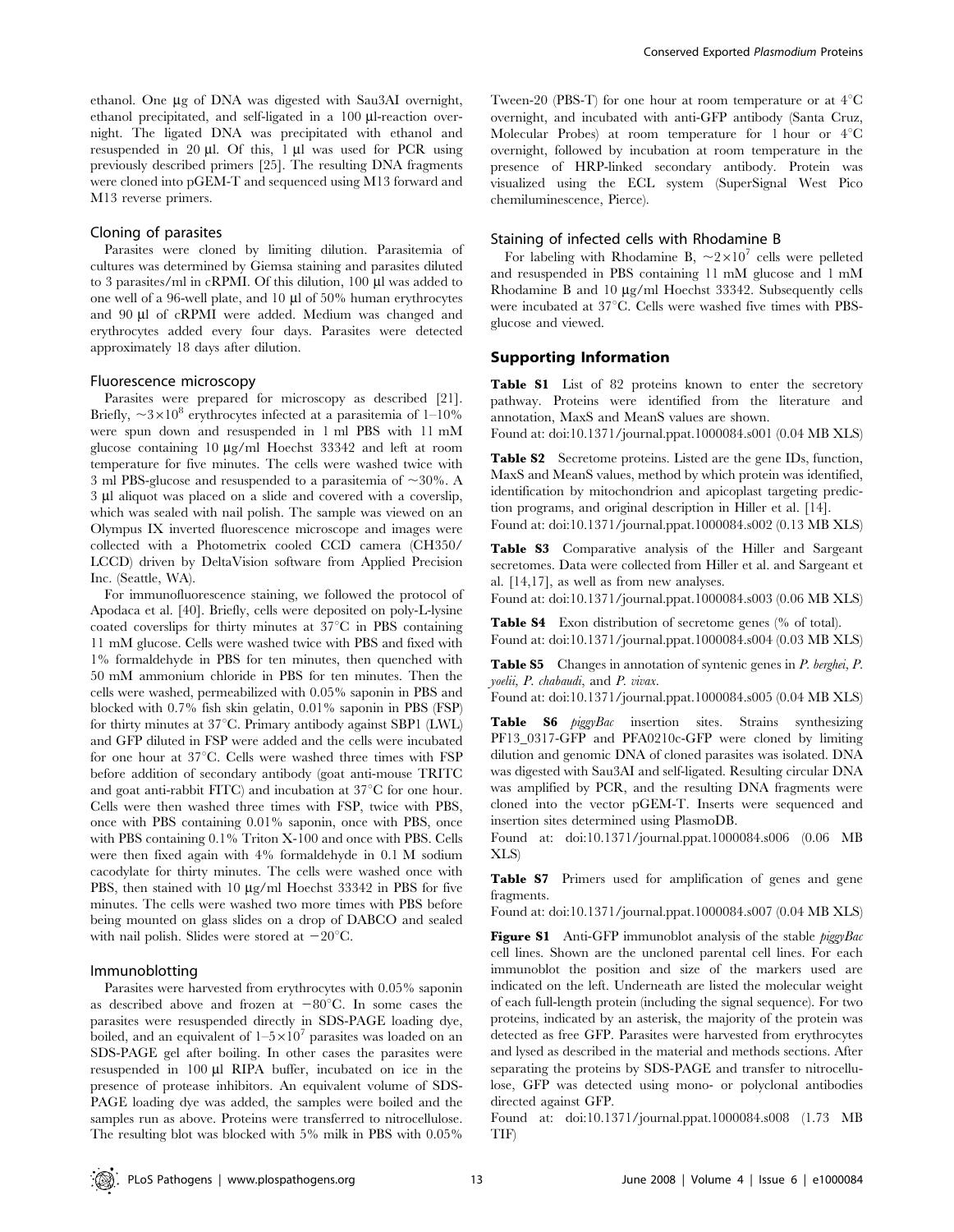Figure S2 Comparison of expression profiles of PFC0435w (left) and PF14\_323 (calmodulin; right). Top panels show expression levels in P. falciparum strains 3D7, DD2 and HB3 with time points taken at every hour. Middle panels represent expression levels in the same three strains synchronized using either sorbitol or temperature, while bottom panels represent level of expression relative to entire genome. Images were taken from PlasmoDB (www.plasmoDB.org; [45]). Transcription data in top panels is based on experiments described in [46,47], data in middle and bottom panels are derived from [48].

Found at: doi:10.1371/journal.ppat.1000084.s009 (3.85 MB PDF)

Figure S3 Protein levels of PFC0435w-GFP under control of the calmodulin promoter during the intraerythrocytic life cycle. Parasites expressing PFC0435w-GFP were synchronized by floatation on Percoll and protein was extracted at the times (in parentheses) indicated on top as described in the material and methods. Proteins were separated by SDS-PAGE and after transfer to nitrocellulose, the fusion protein was visualized with a monoclonal anti-GFP antibody. Indicated on the left are the

#### References

- 1. Suwanarusk R, Cooke BM, Dondorp AM, Silamut K, Sattabongkot J, et al. (2004) The deformability of red blood cells parasitized by Plasmodium falciparum and P. vivax. J Infect Dis 189: 190–194.
- 2. Miller LH, Usami S, Chien S (1971) Alteration in the rheologic properties of Plasmodium knowlesi-infected red cells. A possible mechanism for capillary obstruction. J Clin Invest 50: 1451–1455.
- 3. Cooke BM, Mohandas N, Coppel RL (2001) The malaria-infected red blood cell: structural and functional changes. Adv Parasit 50: 1–86.
- 4. Desai SA, Bezrukov SM, Zimmerberg J (2000) A voltage-dependent channel involved in nutrient uptake by red blood cells infected with the malaria parasite. Nature 406: 1001–1005.
- 5. Staines HM, Alkhalil A, Allen RJ, De Jonge HR, Derbyshire E, et al. (2007) Electrophysiological studies of malaria parasite-infected erythrocytes: current status. IntJ Parasitol 37: 475–482.
- 6. Magowan C, Wollish W, Anderson L, Leech J (1988) Cytoadherance by Plasmodium falciparum-infected erythrocytes is correlated with the expression of a family of variable proteins on infected erythrocytes. J Exp Med 168: 1307–1320.
- 7. Silva MD, Cooke BM, Guillotte M, Buckingham DW, Sauzet JP, et al. (2005) A role for the Plasmodium falciparum RESA protein in resistance against heat shock demonstrated using gene disruption. Mol Microbiol 56: 990–1003.
- 8. Da Silva E, Foley M, Dluzewski AR, Murray LJ, Anders RF, et al. (1994) The Plasmodium falciparum protein RESA interacts with the erythrocyte cytoskeleton and modifies erythrocyte thermal stability. Mol Biochem Parasitol 66: 59–69.
- 9. Su XZ, Heatwole VM, Wertheimer SP, Guinet F, Herrfeldt JA, et al. (1995) The large diverse gene family var encodes proteins involved in cytoadherence and antigenic variation of Plasmodium falciparum-infected erythrocytes. Cell 82: 89–100.
- 10. Crabb BS, Cooke BM, Reeder JC, Waller RF, Caruana SR, et al. (1997) Targeted gene disruption shows that knobs enable malaria-infected red cells to cytoadhere under physiological shear stress. Cell 89: 287–296.
- 11. Waller KL, Cooke BM, Nunomura W, Mohandas N, Coppel RL (1999) Mapping the binding domains involved in the interaction between the Plasmodium falciparum knob-associated histidine-rich protein (KAHRP) and the cytoadherence ligand P. falciparum erythrocyte membrane protein 1 (PfEMP1). J Biol Chem 274: 23808–23813.
- 12. Lauer SA, Rathod PK, Ghori N, Haldar K (1997) A membrane network for nutrient import in red cells infected with the malaria parasite. Science 276: 1122–1125.
- 13. Lauer S, Ghori N, Haldar K (1995) Sphingolipid synthesis as a target for chemotherapy against malaria. Proc Natl Acad Sci U S A 92: 9181–9185.
- 14. Hiller NL, Bhattacharjee S, van Ooij C, Liolios K, Harrison T, et al. (2004) A host-targeting signal in virulence proteins reveals a secretome in malarial infection. Science 306: 1934–1937.
- 15. Marti M, Good RT, Rug M, Knuepfer E, Cowman AF (2004) Targeting malaria virulence and remodeling proteins to the host erythrocyte. Science 306: 1930–1933.
- 16. Lavazec C, Sanyal S, Templeton TJ (2007) Expression switching in the stevor and Pfmc-2TM superfamilies in Plasmodium falciparum. Mol Microbiol 64: 1621–1634.
- 17. Sargeant TJ, Marti M, Caler E, Carlton JM, Simpson K, et al. (2006) Lineagespecific expansion of proteins exported to erythrocytes in malaria parasites. Genome Biol 7: R12.

positions and sizes of the markers. On top right is indicated the position of the full-length PFC0435w-GFP fusion and on the bottom right the position of free GFP. T/ES-Trophozoite/early schizont, S-Schizont.

Found at: doi:10.1371/journal.ppat.1000084.s010 (0.97 MB TIF)

Video S1 Movement of PFC0435c in erythrocyte. Erythocytes infected with P. falciparum expressing TVN-JP1-GFP were imaged on a spinning disc confocal microscope. Images were collected every second with an exposure time of 180 ms for thirty seconds. Movie displays five frames per second, and thus is sped up five-fold from real time.

Found at: doi:10.1371/journal.ppat.1000084.s011 (1.06 MB AVI)

#### Author Contributions

Conceived and designed the experiments: CV KH. Performed the experiments: CV PT JR CJ KH. Analyzed the data: CV PT NH TH CJ KH. Contributed reagents/materials/analysis tools: CV PT SB NH TH KL TK BB JA AW. Wrote the paper: CV KH.

- 18. Przyborski JM, Miller SK, Pfahler JM, Henrich PP, Rohrbach P, et al. (2005) Trafficking of STEVOR to the Maurer's clefts in Plasmodium falciparuminfected erythrocytes. EMBO J 24: 2306–2317.
- 19. Nielsen H, Engelbrecht J, Brunak S, von Heijne G (1997) Identification of prokaryotic and eukaryotic signal peptides and prediction of their cleavage sites. Protein Eng 10: 1–6.
- 20. Kooij TW, Carlton JM, Bidwell SL, Hall N, Ramesar J, et al. (2005) A Plasmodium whole-genome synteny map: indels and synteny breakpoints as foci for species-specific genes. PLoS Pathog 1: e44. doi:10.1371/journal. ppat.0010044.
- 21. Lopez-Estrano C, Bhattacharjee S, Harrison T, Haldar K (2003) Cooperative domains define a unique host cell-targeting signal in Plasmodium falciparuminfected erythrocytes. Proc Natl Acad Sci U S A100: 12402–12407.
- 22. Bhattacharjee S, Hiller NL, Liolios K, Win J, Kanneganti TD, et al. (2006) The malarial host-targeting signal is conserved in the Irish potato famine pathogen. PLoS Pathog 2: e50. doi:10.1371/journal.ppat.0020050.
- 23. Knuepfer E, Rug M, Cowman AF (2005) Function of the plasmodium export element can be blocked by green fluorescent protein. Mol Biochem Parasitol 142: 258–262.
- 24. Balu B, Adams J (2006) Functional gemomics of Plasmodium falciparum through transposon-mediated mutagenesis. Cell Microbiol 8: 1529–1536.
- 25. Balu B, Shoue D, Fraser MJ, Adams J (2005) High-efficiency transformation of Plasmodium falciparum by the lepidopteran transposable element piggyBac. Proc Natl Acad Sci U S A 102.
- 26. Zuegge J, Ralph S, Schmuker M, McFadden GI, Schneider G (2001) Deciphering apicoplast targeting signals–feature extraction from nuclearencoded precursors of Plasmodium falciparum apicoplast proteins. Gene 280: 19–26.
- 27. Janse CJ, Franke-Fayard B, Mair GR, Ramesar J, Thiel C, et al. (2006) High efficiency transfection of Plasmodium berghei facilitates novel selection procedures. Mol Biochem Parasitol 145: 60–70.
- 28. Janse CJ, Ramesar J, Waters AP (2006) High-efficiency transfection and drug selection of genetically transformed blood stages of the rodent malaria Plasmodium berghei. Nat Protoc 1: 346–356.
- 29. Bhattacharjee S, van Ooij C, Balu B, Adams J, Haldar K (2008) Maurer's clefts of Plasmodium falciparum are secretory organelles that concentrate virulence protein reporters for delivery to the host erythrocyte. Blood 111: 2418–2426.
- 30. Hibbs AR, Saul AJ (1994) Plasmodium falciparum: highly mobile small vesicles in the malaria-infected red blood cell cytoplasm. Exp Parasitol 79: 260–269.
- 31. Elmendorf HG, Haldar K (1994) Plasmodium falciparum exports the Golgi marker sphingomyelin synthase into a tubovesicular network in the cytoplasm of mature erythrocytes. J Cell Biol 124: 449–462.
- 32. Coppel RL, Lustigman S, Murray L, Anders RF (1988) MESA is a Plasmodium falciparum phosphoprotein associated with the erythrocyte membrane skeleton. Mol Biochem Parasitol 31: 223–231.
- 33. Cooke BM, Buckingham DW, Glenister FK, Fernandez KM, Bannister LH, et al. (2006) A Maurer's cleft-associated protein is essential for expression of the major malaria virulence antigen on the surface of infected red blood cells. J Cell Biol 172: 899–908.
- 34. Spycher C, Klonis N, Spielmann T, Kump E, Steiger S, et al. (2003) MAHRP-1, a novel Plasmodium falciparum histidine-rich protein, binds ferriprotoporphyrin IX and localizes to the Maurer's clefts. J Biol Chem 278: 35373–35383.
- 35. Spielmann T, Fergusen DJ, Beck HP (2003) etramps, a new Plasmodium falciparum gene family coding for developmentally regulated and highly charged